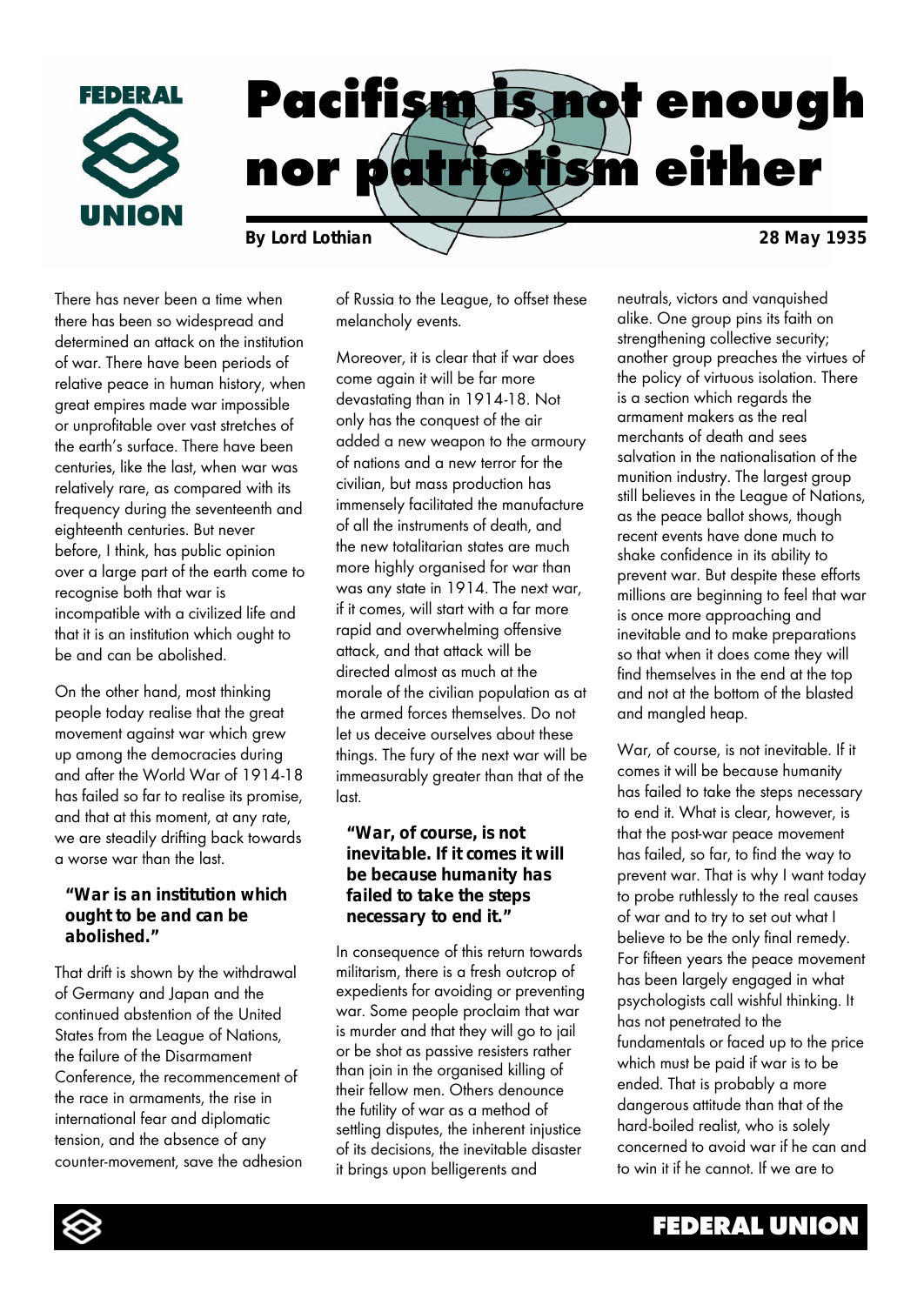

make a success of a renewed attack on the institution of war we must think and act from more fundamental and eternal premises than we have yet done.

# **II**

What is war? And what do we really mean by peace? War is armed conflict between sovereign states or states claiming to be sovereign. It may be concerned to bring about political or economic reform, or to satisfy greed or ambition; it may arise from misunderstanding or the necessity of self-defence; or it may spring from accident or a chivalrous desire to help the weak. The occasion of war is irrelevant. War is the *ultima ratio regum,* the legislative instrument whereby issues between sovereign states, which will not yield to voluntary agreement, can alone be settled. War is a struggle of will between states or groups of states each using every possible resource, including mass destruction of human life, which is necessary to enable one side to enforce its will on the other.

What is peace? Peace is not merely the negative condition in which war is not being waged. It is a positive thing. Peace is that state of society in which political, economic, and social issues are settled by constitutional means under the reign of law, and violence or war between contending individuals, groups, parties, or nations, is prohibited and prevented.

Peace, in the political sense of the word, does not just happen. It is the creation of a specific political institution. That institution is the state. The *raison d'être* for the state is that it is the instrument which enables human beings to end war and bring about change and reform by constitutional and pacific means. Never from the beginning of

recorded history nor on any part of the earth's surface has there been peace except within a state. The state may be a primitive tribal rulership in Africa or a vast Communist empire like Soviet Russia. It may be an advanced democratic republic like the United States, a totalitarian dictatorship like National Socialist Germany, or a placid constitutional monarchy like modern Sweden. But peace only appears when there is a government whose business it is to consider the interests and command the allegiance of every individual within the confines of its territory, and possessed of the power to make laws regulating society which the citizen is bound to obey and which, where obedience is withheld, it is able to enforce. Until the state appears there is only anarchy and violence and private or public war. And no other institution has ever been devised as a substitute for the state, because the coming into being of the state is itself the ending of war and the substitution for war of the reign of law.

## *"Peace is not merely the negative condition in which war is not being waged. It is a positive thing."*

The state, as an institution, is in fundamentals the same under all the different forms I have mentioned. The differences lie in the method whereby and the purposes for which the omnipotent power of the state is used. The director of executive action and legislation may be a single autocratic ruler, an aristocracy, the propertied bourgeoisie, the proletariat, or a majority of the representatives of the people voting by universal suffrage. It makes a great deal of difference to the practical conditions of life how those who wield the power of the state are appointed or elected, for the nature of the laws and the consideration they will give to the

interests of the different classes of the community, will depend upon it. Civilization develops in proportion as a free public opinion replaces dictatorship as the controller of the powers of the state. But none of these things affect the principle of the state itself. The state is the institution which ends anarchy and its consequence, war, by creating an organically united community, and sets up legislative, judicial, and executive organs whereby its citizens come to live under the reign of law and are prevented, collectively or individually, from attempting to make their own will prevail by fraud or violence.

### *"Never from the beginning of recorded history nor on any part of the earth's surface has there been peace except within a state."*

The state itself does not eschew violence. On the contrary, it claims that it alone is entitled to use violence. It could not, indeed, exist without the use of violence. It habitually uses violence. Moreover, the violence it uses is irresistible violence. A great number of the laws it enacts and the changes which it brings about are inevitably objected to by individuals or sections of the community. They are often only obeyed by minorities because they know that disobedience involves fines, imprisonment, or death. Yet if the state did not enforce the law, and do so irresistibly, individuals and groups would inevitably begin to use violence or fraud to defend or promote their own rights or interests, and society itself would dissolve in anarchy. In one sense, therefore, the state is violence, but violence only used in accordance with law and, in a democratic and constitutional state, in the interests of the community as a whole and as a result of a decision by a majority of its citizens.

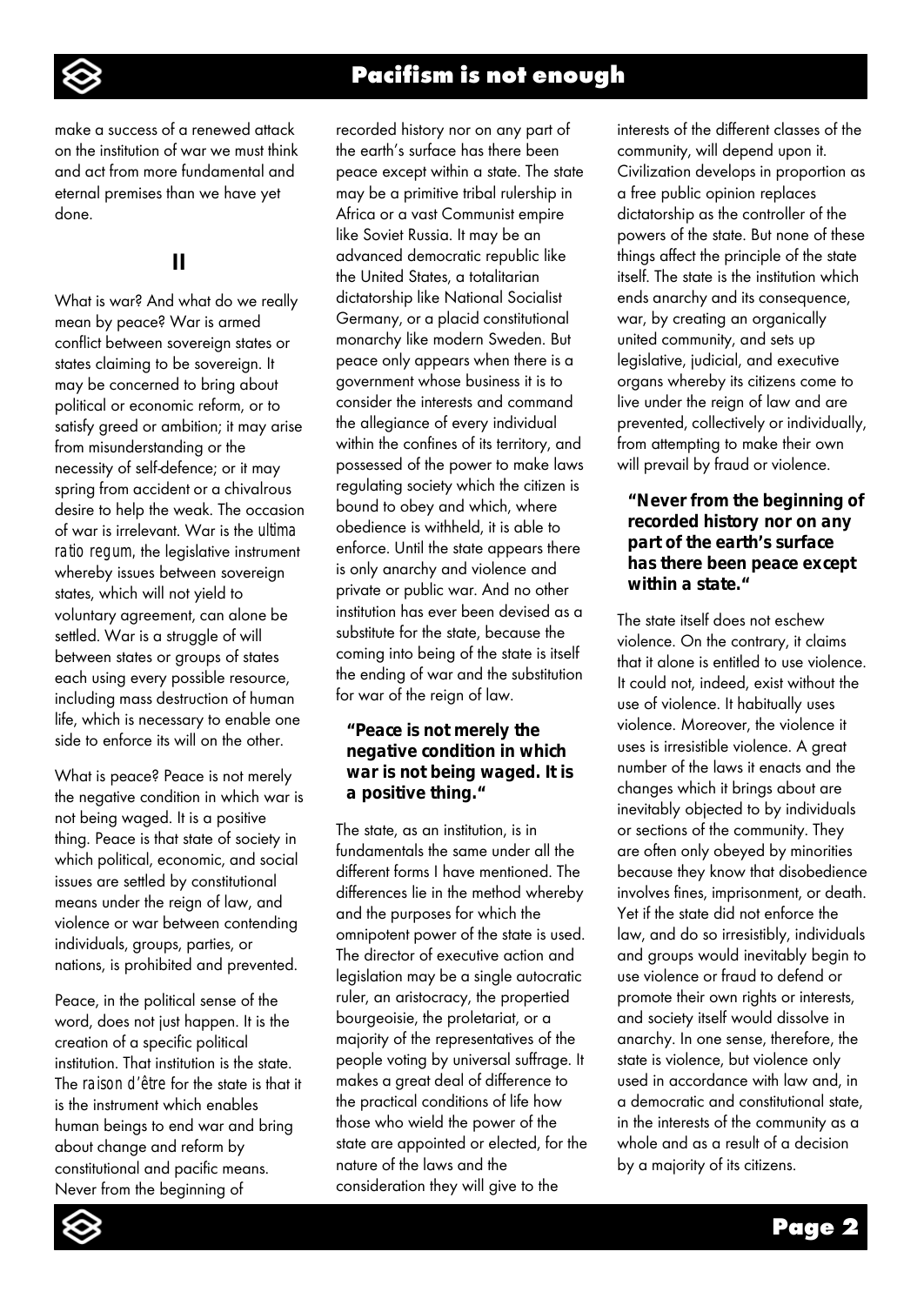

## **III**

In the modern world the functions of the state are steadily increasing. One reason for this - though not the only one - is that modern scientific invention has immensely increased the flux and change in every aspect of human life. The need for constant legislative and administrative adjustments in order to keep society functioning smoothly and to enable its elements to live in harmony with one another is greater than it has ever been. Unless the laws of the state are changed to meet the needs of the community revolution follows; that is to say, some group tries to capture the machinery of the state by violence so as to use its power for their own ends or policies.

#### *"Unless the laws of the state are changed to meet the needs of the community revolution follows"*

The need, however, for constant change and adjustment is just as great today in the international sphere as the domestic. There was a time when the world was static, when wars were waged between kings and ruling oligarchies to obtain territory and revenue for themselves, while the life of the peasant and the merchant remained almost unaffected. That has disappeared. The world economically has become an interdependent whole. Fewer and fewer people are individually selfsupporting. More and more are performing a tiny specialised job in a huge economic process which has its roots and ramifications in every part of the globe. Mankind can now only live in peace and prosperity if the constant adjustments which are necessary inside the state are also made in the international sphere. Yet the world as a whole today has no means of making these changes,

where negotiation fails, save by resort to war. The state, the instrument of peace and for political and economic adjustment by pacific means, does not exist in the world as a whole.

It is my purpose today to attempt to establish three propositions. The first is that war is inherent and cannot be prevented in a world of sovereign states. The second is that the League of Nations and the Kellogg Pact, however valuable they may be as intermediate educative steps, cannot end war or preserve civilization or peace. The third is that peace, in the political sense of the word, that is, the ending of war, can only be established by bringing the whole world under the reign of law, through the creation of a world state, and that until we succeed in creating a federal commonwealth of nations, which need not, at the start, embrace the whole earth, we shall not have laid even the foundation for the ending of the institution of war upon earth. I shall, in conclusion, endeavour to show that events are forcing us to action far more rapidly than most people realize, and I shall make a few observations about the nature and the possible ways of establishing such a federation.

# **IV**

If you asked an intelligent citizen to name the principal causes of war he would probably choose some among the following causes: unjust treaties, racial or religious or cultural differences, maltreatment of minorities, need for raw materials or markets, imperialist ambition, strategic considerations, or the arms traffic, and he might end with one of two omnibus words, capitalism or nationalism. I venture to think that none of these things is the fundamental cause of war.

### *"peace, in the political sense of the word, that is, the ending of war, can only be established by bringing the whole world under the reign of law"*

Most of these so-called causes of war, the grievances of minorities, the pressure of economic competition, class rivalry, differences in race, religion, culture, and language, exist inside states. They produce controversy and political conflict. But they do not produce war. They do not produce war for two reasons. First, because inside the state the government has the power and the duty to legislate and enforce solutions in what it thinks the best interest of the community as a whole. Second, because strategic considerations do not arise. The basic cause of war is that there is no authority to decide international problems from the point of view of the world community as a whole, and that in international negotiation considerations of reason, justice, and goodwill are constantly and inevitably thrust on one side by considerations of security, by the supreme and overriding necessity in a world of anarchy that nations must think in terms of what will happen to them in the event of the outbreak of war.

Let me apply this argument to the two omnibus explanations of war capitalism and nationalism.

# **V**

When people - other than educated socialists - say that capitalism is a cause of war, they mean that in their opinion the present poverty and unemployment and depression, which certainly make powerfully for revolution, dictatorship, and international tension, and therefore for war, are due to the economic

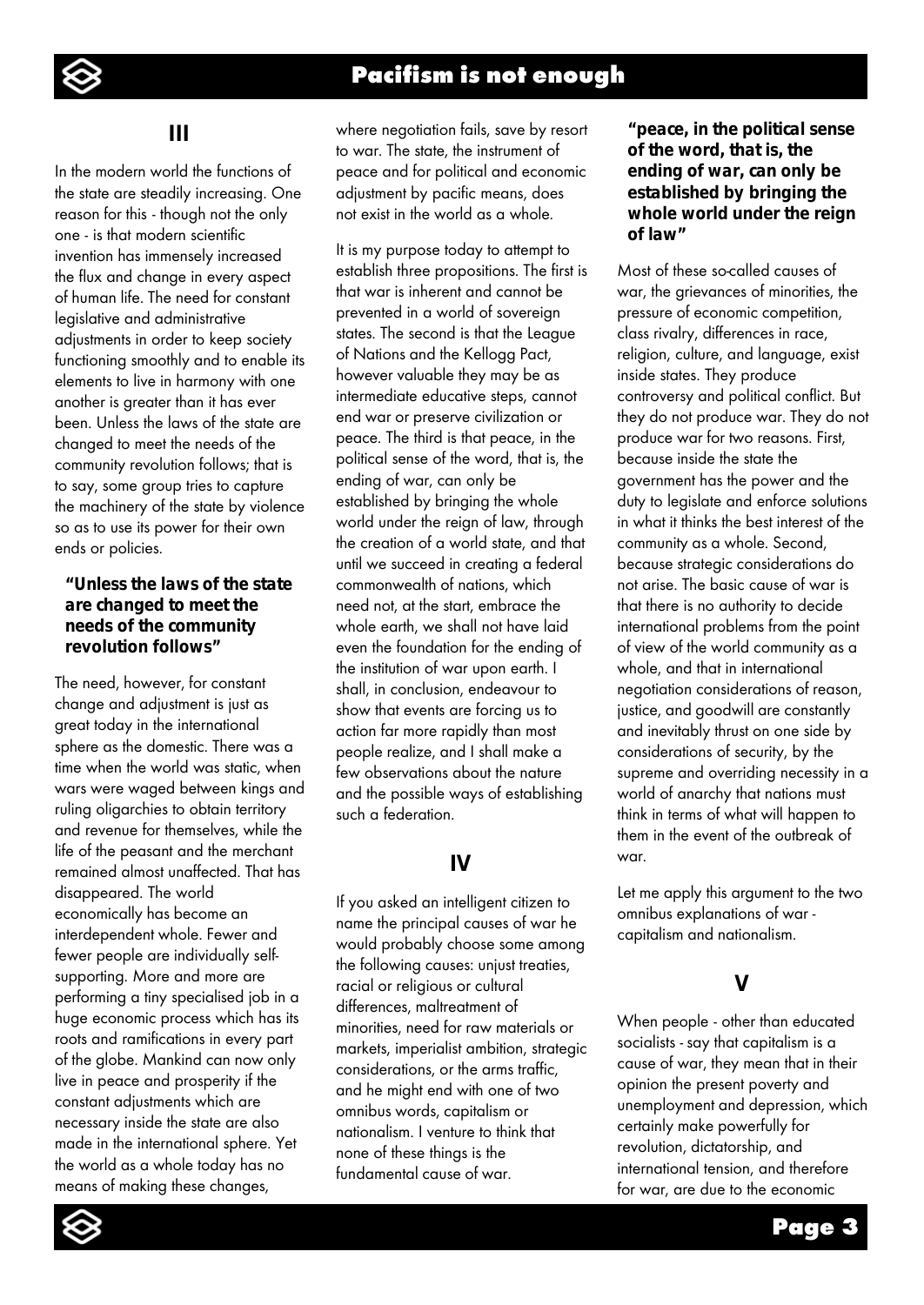failure of the capitalist system to work. Socialists, on the other hand, regard private property in the instruments of production as the root of all evil, and war as the inevitable outcome of the capitalist system.

I venture to take exactly the opposite view. Whatever may be the merits or demerits of capitalism, it is international anarchy which is wrecking capitalism, not capitalism, as a system, which is producing either economic nationalism or war.

The main cause of unemployment in the world today is that the international division of labour, the adjustment between world supply and demand, which under a system of free enterprise is brought about by the effect of price in the market, has been interrupted by the action of the sovereign states, in going to war - a political act - in creating tariffs and other barriers in the name of selfsufficiency, and in refusing to make voluntarily the adjustments in international indebtedness which economic nationalism requires. Looking at the world as a whole, economic nationalism, the characteristic expression of state sovereignty, has gradually turned the traffic lights into toll bars, with the inevitable result that people are being forced to make things in their own countries of which there is already a glut in the world as a whole, and some producers are therefore forced to sell them at prices below the cost of production in the world market or burn them or throw them into the sea. This economic nationalism, the product of state sovereignty, has made impossible that constant movement of capital and labour to those places and occupations where they are producing goods and services which, in sum total, are

exchangeable with one another, which is necessary to full employment and a constantly rising standard of living. It is inter-state anarchy which is the fundamental cause of poverty and unemployment, of the partial breakdown of capitalism, and of war, in this modern world.

## *"The main cause of unemployment in the world today is that the international division of labour has been interrupted by the action of the sovereign states"*

To say that capitalism is a cause of war seems to me to be a complete fallacy. Capitalism, in itself, is an international force. Businessmen have few racial or national prejudices in their business. They will trade, build, or bank wherever they can do so profitably. It is perfectly true that both capitalists and trade unions are largely responsible for ever-mounting tariffs, and endeavour to enlist the support of Foreign Offices in their search for foreign markets or to protect their interests abroad, or their standard of living at home - all of which adds to international tension. It is perfectly true that certain armaments manufacturers and certain newspapers have fomented international suspicion as a method of getting profitable orders or circulation for themselves. But these things are the consequences and not the cause of the division of the world into sixty sovereign states. The division of the world into state sovereignties long antedated modern capitalism. Capitalism does not cause war inside the state. Nor would it produce war inside a federation of nations. It is the division of humanity into sovereign states which disturbs the pacific functioning of capitalism as an international force and causes war,

not capitalism which is the cause of the division of the world into an anarchy of sovereign states.

### *"The root of our economic as of our political troubles is the division of the world into sovereign states."*

Can socialism remedy these evils? Only if it creates a federal commonwealth of nations. In my personal view there are only two basic ways in which it is possible to conduct the economic life of the world. One is communism - a system in which production, distribution, and exchange are planned and carried out as a single whole by an economic general staff, which determines everything as in an army and in which individual initiative and private property are necessarily entirely suppressed because to permit them would dislocate the plan. The other is the system with which we have been familiar hitherto, under which the power of economic initiative and therefore the right to private property is left open to the individual, and production, distribution, and exchange are ultimately governed by the free choice of the consumer as reflected by price in the market, but subject to an increasing social regulation by the state and to a considerable field of monopoly work and development being carried out by public authority.

It is not my purpose to discuss the merits of these two systems today. I only want to point out that the international anarchy inherent in state sovereignty makes impossible the functioning of either. The catastrophe which economic nationalism has wrought to the so-called capitalist system is now a commonplace. Everybody admits it. But the problem



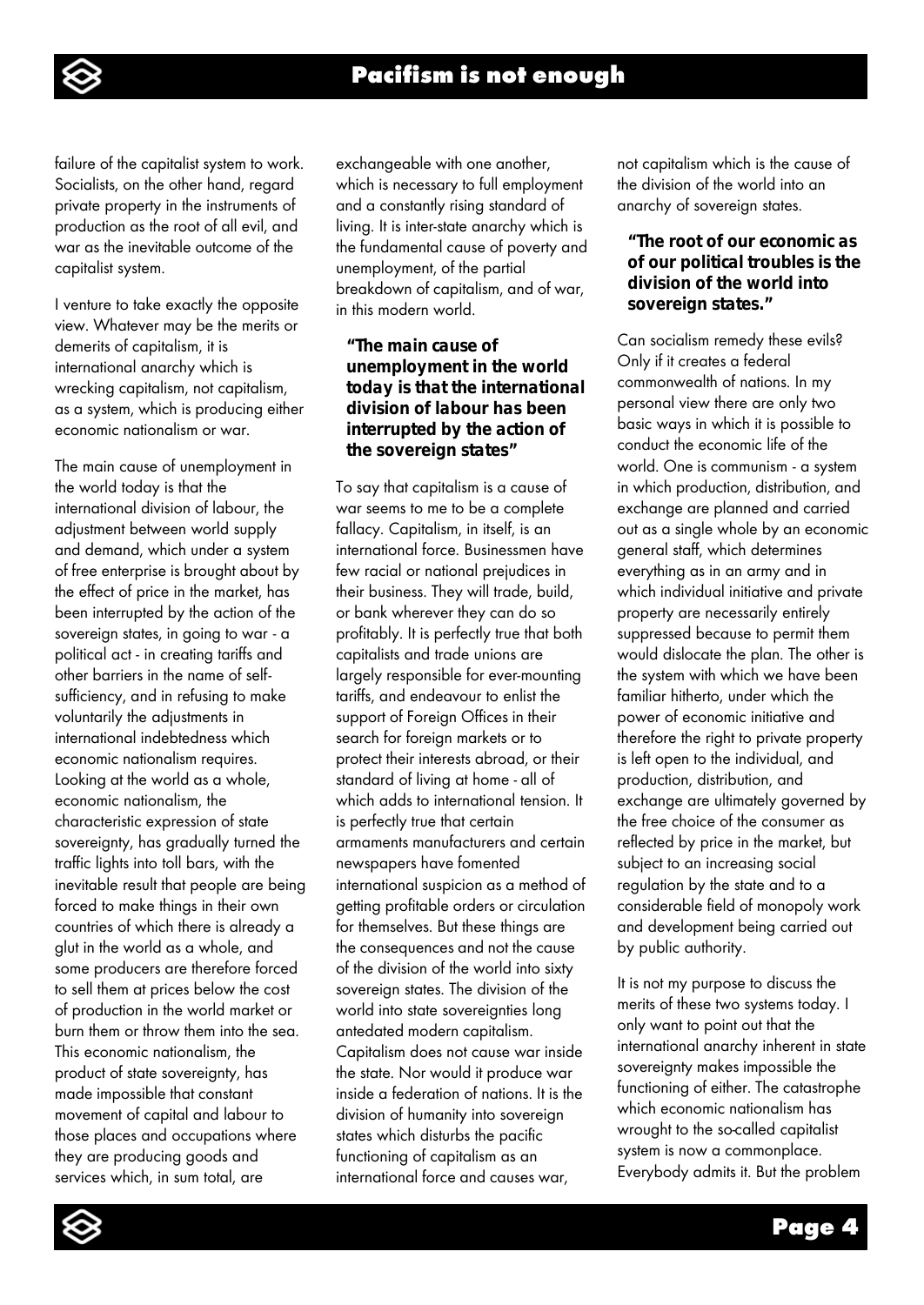

would not be solved if all the sixty states became socialist states. Sixty socialist sovereign states can no more be self-supporting than can sixty capitalist states. Only Russia and the United States, by tremendous efforts, might make themselves selfcontained under either system. Yet it is going to be no more easy for sixty sovereign socialist states to agree upon what each is to produce for and take from the other, with the tremendous consequences involved on the internal standard of living and the distribution of labour and employment in each, than it is for sixty capitalist states to arrange barter systems or mutually beneficial tariff systems. Their relations might even become more violent because every economic act would be an act of state which might bring ruin or starvation to other states. The root of our economic as of our political troubles is the division of the world into sovereign states. Neither capitalism nor socialism can function until this anarchy is overcome.

# **VI**

I come now to nationalism. What is nationalism? Is it race, language, culture, religion, or civilization? Or is it, fundamentally, the product of membership of the sovereign states? I have no doubt whatever that in its evil aspect - for nationalism within its right limits is a noble and creative force - it is the product of state sovereignty.

Differences in race, language, culture, religion, or civilization are not, in themselves, necessary foundations of the state, though in the modern world they have tended to become so. There have been many states whose inhabitants have been divided in these ways which have for

long maintained unity and peace. The Russian Empire was one. The Union of Soviet Socialist Republics is another. The British Empire has been a third. The United States have been a fourth. Differences of this kind exist. They will continue to exist for a very long time. It will never be desirable that humanity should become a single uniform nationality. Variety of individuality, collective as well as individual, is the seasoning of an interesting society. These differences admittedly make the union or federation of states extremely difficult. They are, perhaps, the principal impediment in the way. But they are not in themselves incompatible with unity, or the cause of war. They exist, and make for controversy, and sometimes for political conflict, within the state. They exist, indeed, in greater or less degree in every state. Yet they are not a cause of war within the state. Why? Because it is the purpose of the state to make adjustments in the interest of harmony of the whole, and every individual owes loyalty and obedience to the whole before he owes it to the section to which he himself belongs.

## *"It will never be desirable that humanity should become a single uniform nationality."*

What makes these differences seem the cause of war is the fact that so often they coincide with divisions between state sovereignties. Then they immensely inflame every interstate controversy with fear, hatred, and suspicion. But nationalism, at bottom, is not race or language or culture, though these are important enough; it is the feeling of common citizenship, common loyalty to the state, buttressed in every possible way by the law, by the omnipotence of the legislative and executive authority, by diplomatic antagonisms with other states, by the duty of every citizen to lay down his life in defence of the state, if it is attacked or its rights impugned. Everything in the sovereign state focuses in the state itself.

Hence, it is the anarchy of sovereign states, not race or language or culture, which is the dynamic fountain of nationalism, the factor which stresses the separateness of every citizen from his fellow men elsewhere, which encourages him to look at international problems only from his own national point of view to view with fear and suspicion every act by another state which may affect his own state's security or prosperity, to confuse national selfishness and self-consciousness with the great virtue of patriotism.

It may be said that the growth of democracy has been a factor in intensifying inter-state divisions. This is true in so far as the process of electioneering tends to stimulate appeals to race, language, religion, and other elements of nationalism for vote-catching purposes. Thus it has been the spread of democracy which has intensified Dominion nationalism and has broken the old unity of the British Empire into an association of six, in effect, sovereign states under the Crown. The demand for that national self-determination which has Balkanized Europe has been in some measure a by-product of the democratic movement. It has been the vote, with its consequence that those who can command a majority will wield political power, which has intensified communal divisions in India, and which, if the precedent of Europe prevails, is tending to break India into states based upon race and religion, as the unifying power

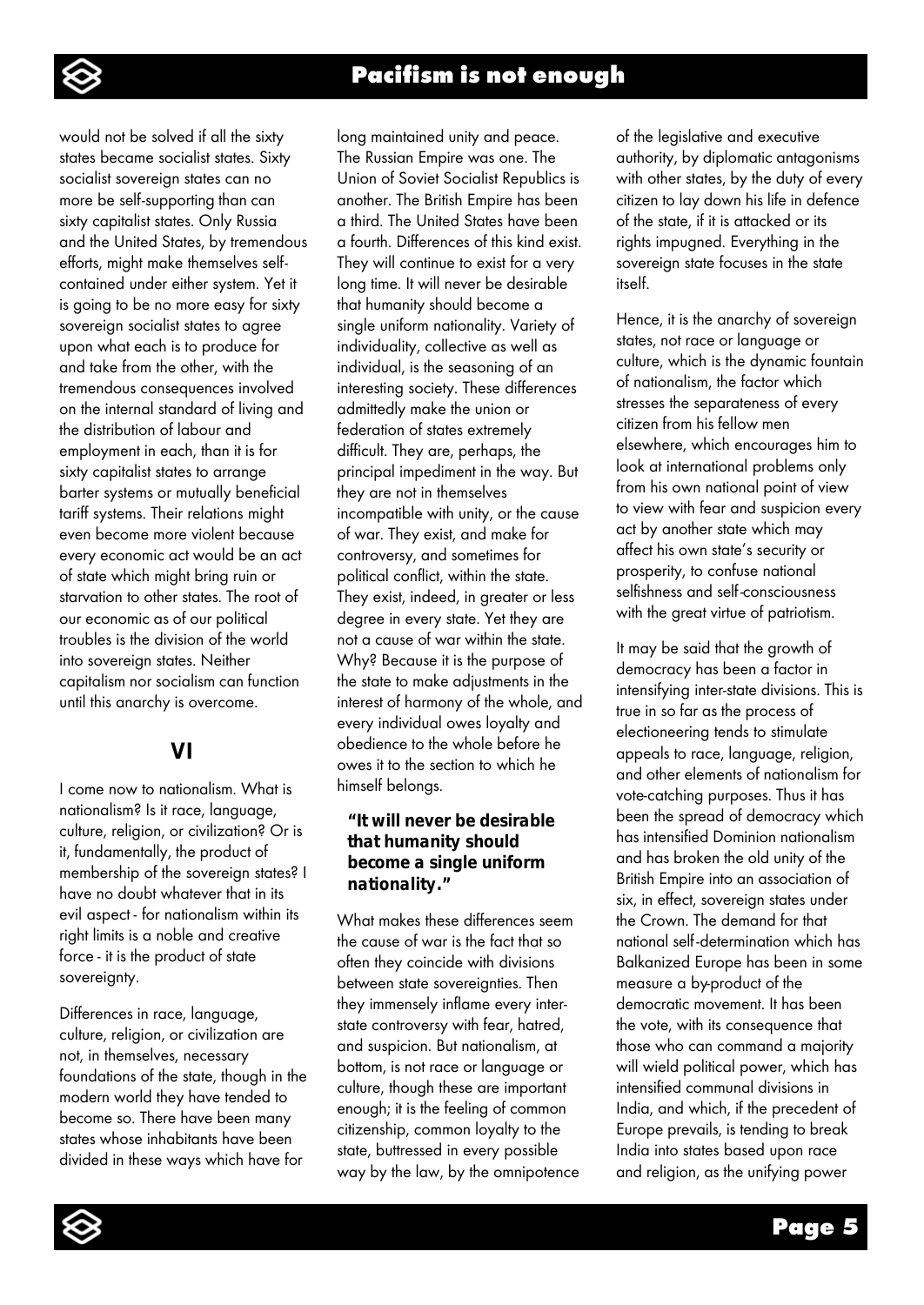

of Britain is withdrawn. It is certainly true that the peacemakers of 1919 had an infinitely more difficult task than the diplomats of 1815, because they were dependent on majorities in democracies which had been inflamed by four years of one-sided wartime propaganda.

#### *"it is the anarchy of sovereign states, not race or language or culture, which is the dynamic fountain of nationalism"*

But while hitherto democracy has intensified popular nationalism I do not think that democracy any more than capitalism is a cause of war or a permanent impediment to a world state. Democracy disrupts empire, but if it receives autonomy need not make for separate sovereignties. Thus federation is the remedy for the disruptiveness of provincialism in India, as it is everywhere. All the great federations, in fact, have been democratic. Democracies, indeed, in temperament, are less warlike and less expansionist than dictatorships, for they respect the right of others to govern themselves. They accept more readily, I think, the ideal represented by the League of Nations, the concept of the brotherhood and equality of nations, the basic presuppositions on which an organised world community must rest. In the case of democracy, as in the case of capitalism and nationalism, it is the existence of the sovereign state which is the dynamic cause that makes for war. If the separate state did not exist democracy would not create it. It would only demand provincial autonomy within a federation of nations.

I propose now to test this theoretic reasoning by the touchstone of experience. I will examine the history which led up to the World War, and

also the history of the post-war years, which, despite the League of Nations, has ended in the reappearance of the menace of world war, and see if it confirms my theoretic conclusions.

# **VII**

For centuries before Bismarck Germany had been the cockpit of Europe. This was mainly due to the fact that Germany itself was divided into two or three hundred principalities. Napoleon reduced these states to about thirty. Bismarck saw that if Germany was to have peace, security, and prosperity she must have unity. But he found that the difficulty in obtaining united action in the old German confederation of sovereign states was insuperable. So he pronounced his famous dictum about blood and iron and by means of three wars united Germany, except for Austria, into a single federated state.

## *"If the separate state did not exist democracy would not create it."*

In doing so he ended what was left of the old concert of Europe. Europe became a mere anarchy of fifteen sovereign states. Inevitably in the interest of self-preservation these states formed groups and alliances. Gradually, after twenty years of dexterous diplomatic jugglery by Bismarck to prevent it, Europe settled down to the system whereby its destinies were controlled by two great alliances - the Triple Alliance of Germany, Austria-Hungary, and a rather doubtful partner Italy, and the Dual Alliance of France and Russia. Alterations in the political structure of Europe to meet the changing conditions of the times could thereafter only be made by

agreement between these two groups and every such question came to be judged not mainly by considerations of reason or justice but according to whether a particular proposal increased or diminished the security or the prospect of victory of either of the groups or of the particular states within it, in the event of war. Thereafter every local conflict tended to develop immediately into a general European war. As an inevitable corollary, might became the supreme element in European politics - for the ultimate question in every particular controversy was whether either side was prepared to throw the sword into the scale. This system was called *Machtpolitik* or power diplomacy, and arose not from the malignity of this nation or that, though some played it more readily than others, but inexorably from the anarchy of Europe.

By the end of the century Germany was no longer content with a purely European position. Her union had led to immense economic development. She had become interested in world trade. She became dissatisfied at finding that world politics were being decided by Britain and Japan, Britain and France, or the United States without bringing Germany into consultation. Hence the launching of the German navy Bills by the Kaiser.

*"The system of power diplomacy arose not from the malignity of this nation or that, though some played it more readily than others, but inexorably from the anarchy of Europe."*

These Bills were not intended to give Germany supremacy, but, as their preamble stated, to ensure that no decision should be made without

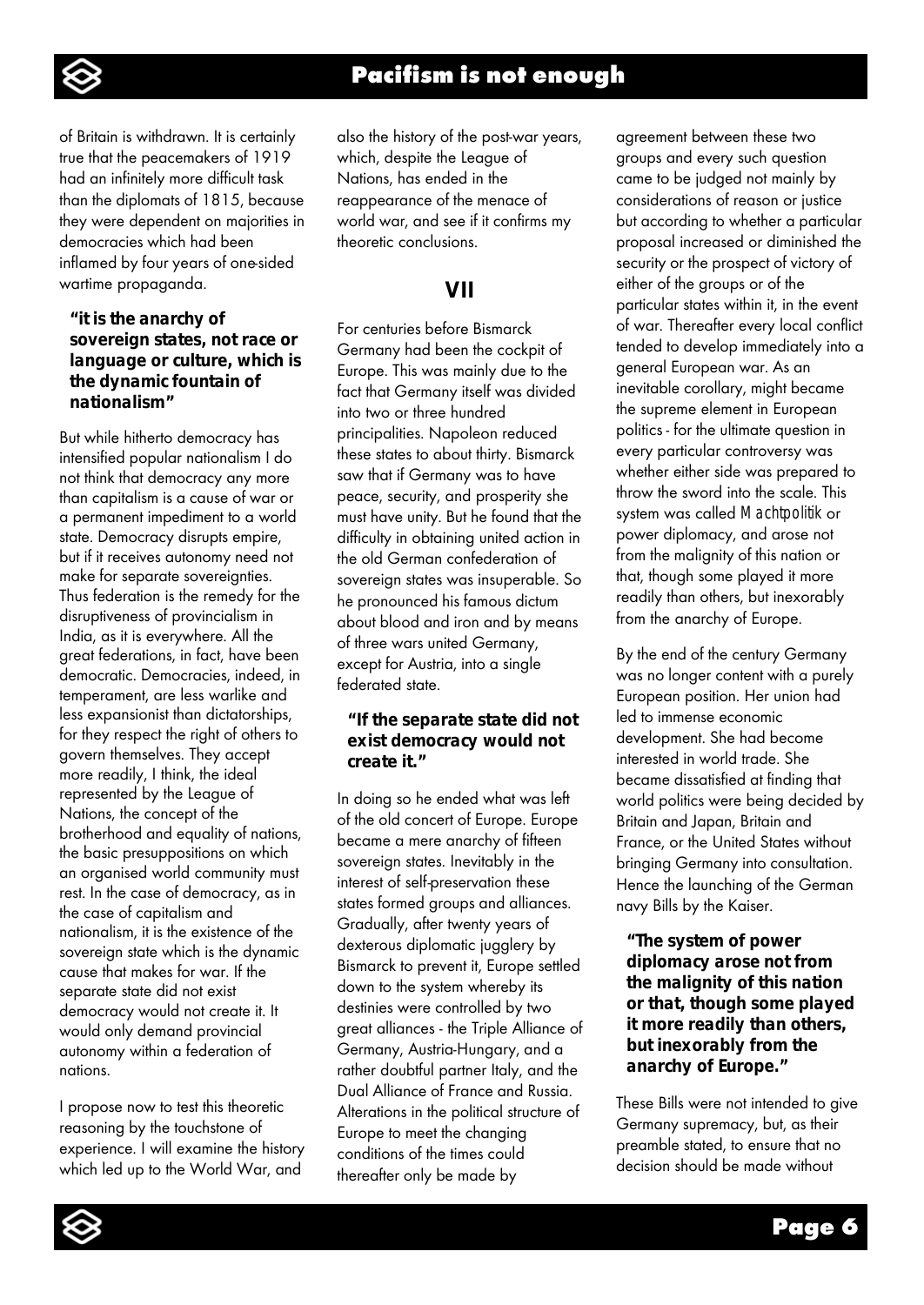

taking Germany's wishes into account. Germany, in the old phrase, demanded "her place in the sun", a phrase which translated into post-war parlance is the word "equality". There was nothing wicked about this desire in itself. What made it fatal was that European anarchy had led to an alliance system and to an intensity of competition in armaments which turned every international question into a conflict of interest between the groups, rendered it practically impossible to alter the *status quo* except by war, and made it almost inevitable that any local conflict in which any of the major powers became involved turned instantly into a general European war.

The rest of the story is familiar. Gradually the tension rose, and with the tension the competition in armaments - especially naval armaments. In 1908 Germany threw the "shining sword" into the scale in order to induce Russia not to intervene in the crisis which arose when Austria-Hungary formally annexed Bosnia-Herzegovina from Turkey, a province which she had in fact been governing for years. In 1911 Great Britain threw the sword into the scale to induce Germany to withdraw when she sent a small warship to Agadir to show her resentment at France's monopolizing Morocco under the Anglo-French agreement of 1904 about Egypt and Morocco. Then came the Balkan crisis. The dissolution of the old Turkish Empire in Europe, the growing weakness of the Austro-Hungarian Empire as the power of the Slavs increased, and Russia's recoil to the West after her defeat by Japan in Manchuria, had created a dangerous situation; for if Austria-Hungary broke up, or if either Germany or Russia became

predominant in the Balkans, the strategic balance between the Dual and the Triple Alliance would be upset. The two Balkan wars passed off without precipitating a general war because they did not markedly affect the balance between the two groups and were fought mainly at the expense of "the sick man of Europe". Then came the assassination of Franz Ferdinand the heir to the Austro-Hungarian throne - by a Serbian assassin at Sarajevo. This was a very different pair of shoes. It affected the very existence of the Austro-Hungarian Empire and therefore the future of Russia, Germany, and Italy, and was, as you all know, the event which precipitated the World War.

#### *"It is equally possible to take the view that Europe stumbled into war without anybody deliberately pressing the button for the World War"*

I am not concerned today to make any estimate of the relative responsibility of the various Powers for the outbreak of war. It is worth noting that by that time almost all the minor matters of dispute between the European Powers had been got out of the way by agreement, including the Baghdad railway. The vital issue centred round the future of the Balkan peninsula. It is possible to take the view that the inner military group in Germany and Austria-Hungary had made up their minds that the two Empires would be at their maximum military superiority between 1914 and 1917, that there was no possibility of Germany being accorded, by agreement, that position in the world to which her energy and her talents entitled her, that if she did not seize her opportunity to dominate SouthEastern Europe by force it might never recur, because with the rise of Russian armaments she might become weaker than her rivals, and that she should seize the first chance to make herself paramount by a short and decisive campaign. On that view the opportunity which was created by the assassination of Franz Ferdinand in June 1914 was promptly seized. It is equally possible to take the view that Europe stumbled into war without anybody deliberately pressing the button for the World War, because once it had entered what Mr. J. A. Spender calls the atmosphere of war, the military time-table became predominant, and the accident of the assassination thrust the statesmen on one side and swept everybody helplessly and headlong into the abyss.

#### *"the moment mobilization was ordered anywhere an entirely new factor entered upon the scene which rapidly and fatally swept diplomacy and the statesmen on one side."*

Let me deal in more detail with the matter of the time-table because it shows the decisive influence which, under conditions of anarchy, is exercised in a crisis by strategic considerations. The murder of the Austro-Hungarian Archduke by a Serbian assassin made some kind of ultimatum to Serbia almost inevitable, for it shook the very foundations of the Monarchy. It is common form in power diplomacy that one way of preventing general war is that one side or the other should indicate that in certain events it would accept the challenge of war. Then the weaker or less resolute side comes to a compromise. That had been done by Germany in 1908 and by Britain in 1911, as I have described.

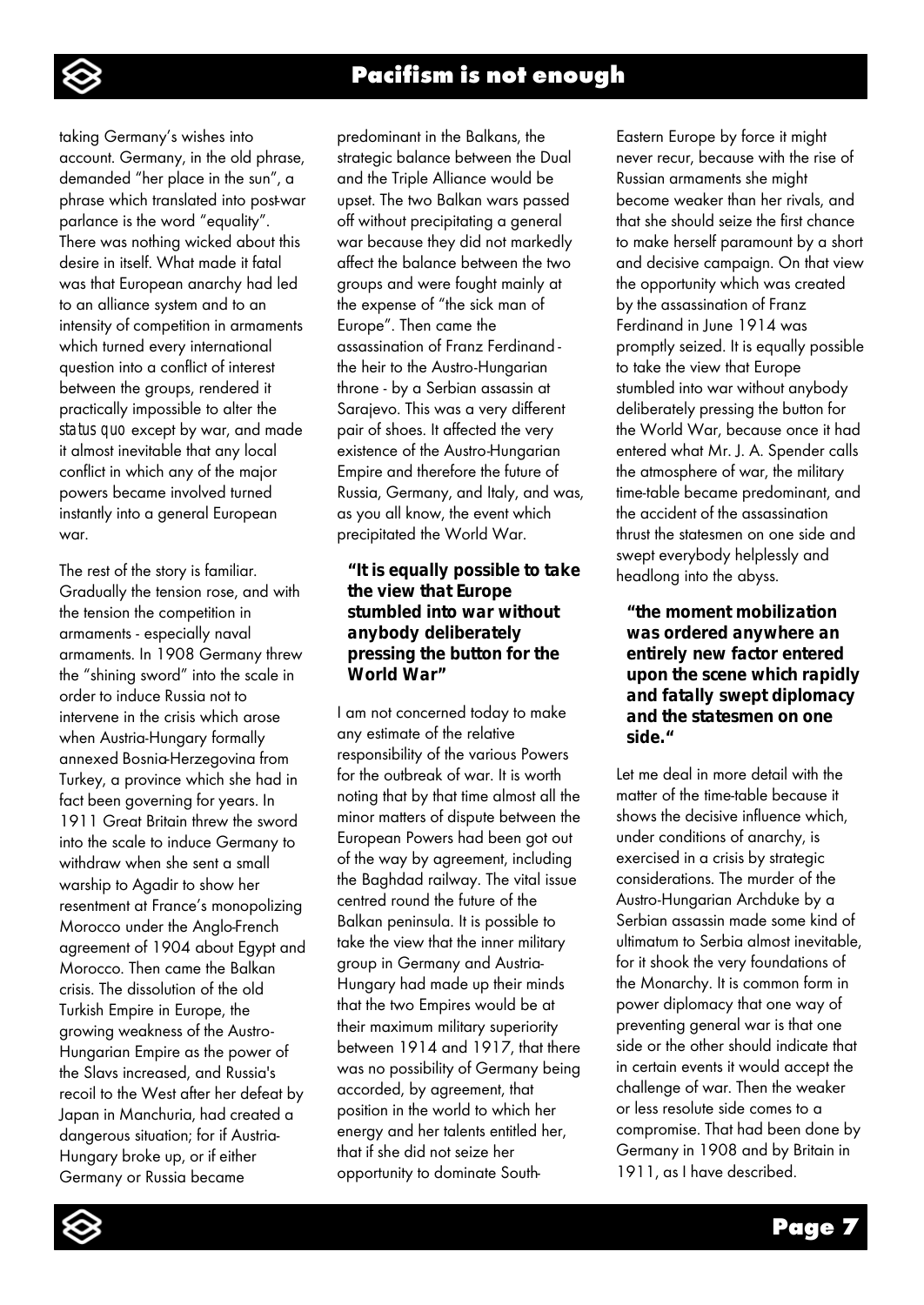

Germany, no doubt, believed that by supporting the extremely stiff Austro-Hungarian ultimatum to Serbia she would procure for Vienna a success which would restore the stability of the Monarchy and enhance her own influence and power in the Balkans, without war, because Russia, faced by the certainty of war, would retreat as she had done in 1908. There are many who think that if Britain had similarly thrown her sword into the scale on the other side Germany would have withdrawn. I shall have a word to say about this later.

### *"In an anarchy of sovereign states the military time-table inevitably becomes a governing factor"*

But the essential difference from the 1908 and the 1911 crises was that in 1914 Austria-Hungary mobilized a large part of her army and prepared to occupy Belgrade. That was the percussion cap which ignited the World War. I will not enter into the vexed question of who was responsible for the dates and character of the Austro-Hungarian and Russian mobilizations. The point I want to make is that the moment mobilization was ordered anywhere an entirely new factor entered upon the scene which rapidly and fatally swept diplomacy and the statesmen on one side. Austria-Hungary began by mobilizing the proportion of her army which she thought was necessary to compel the submission of Serbia. Russia retaliated partly to be prepared to save her fellow Slav state, Serbia, from extinction, if necessary, partly because her general staff declared that if she did not mobilize a large part of the Russian army the Austro-Hungarian army could march unopposed to Warsaw directly its mobilization was complete. But no sooner had Russia

mobilized than the Kaiser was put into a fearful predicament - as is clearly shown by the famous Willy-Nicky telegrams. From a military point of view Germany felt herself the nut between the nut-crackers. Her very existence in the event of war her chance of victory - depended, as she believed - upon her being able to defeat one of her two allied neighbours before the other was ready. Russia possessed much the more numerous army, but she mobilized far more slowly than her neighbours. The famous Schlieffen plan therefore provided that in the event of war the German army should put its whole strength into overwhelming France and then turn back against Russia, before the Russian 'steam roller' could reach Berlin - in order that Germany might not be caught by the necessity of fighting numerically superior forces simultaneously on two fronts. On the other hand, France and Russia realized that Germany and Austria-Hungary had the immense advantage of the interior position and could move their armies from front to front whereas the French and Russian armies could never combine. Everything, therefore, for both sides depended upon their not being caught unmobilized and unprepared. Hence as soon as the factor of mobilization was introduced strategic considerations swept Sir Edward Grey's diplomacy ruthlessly aside. Each side implored the other to cancel its mobilization if war was to be avoided. Neither was willing, perhaps able, to comply. This was the terrible time-table which dragged the whole of Europe into mobilization, with irresistible violence, and why when its mobilization was complete the German army strode through Belgium to endeavour - on the ground that it was the only way both

to avoid defeat and to gain a victory - to encircle and roll up the French army before Russia was ready.

In an anarchy of sovereign states the military time-table inevitably becomes a governing factor when the competition in armaments and alliances has reached a certain point of tension and nations began to think in terms of whether their national existence may not depend, if not upon getting in the first blow at least in not being caught unprepared. A declaration by the British Government of its intention to fight for Belgium might have affected the course of events if it had been made before Franz Ferdinand was assassinated. It could have made no difference after mobilization had been ordered.

#### *"Anarchy, not national wickedness, was the villain of the tragic drama which ended in the World War."*

As I have already said, I am not attempting to assess relative responsibility in the acts which preceded the war of 1914. The question is irrelevant. On either view the ultimate cause of the war was the European anarchy in which every state had to depend upon its own arms or its alliances for its security, and it was nobody's business to think of Europe as a whole. Any one who believes in the general idea of the League of Nations must admit that the ultimate cause of catastrophe was that there was no collective system of any kind before the war. In an anarchic world *Machtpolitik,*  power diplomacy, becomes inevitable. Nations must think in terms of security rather than of merits. And all the time the soldiers and sailors and airmen are whispering to the statesmen the risks they run if they allow their neighbours to gain an

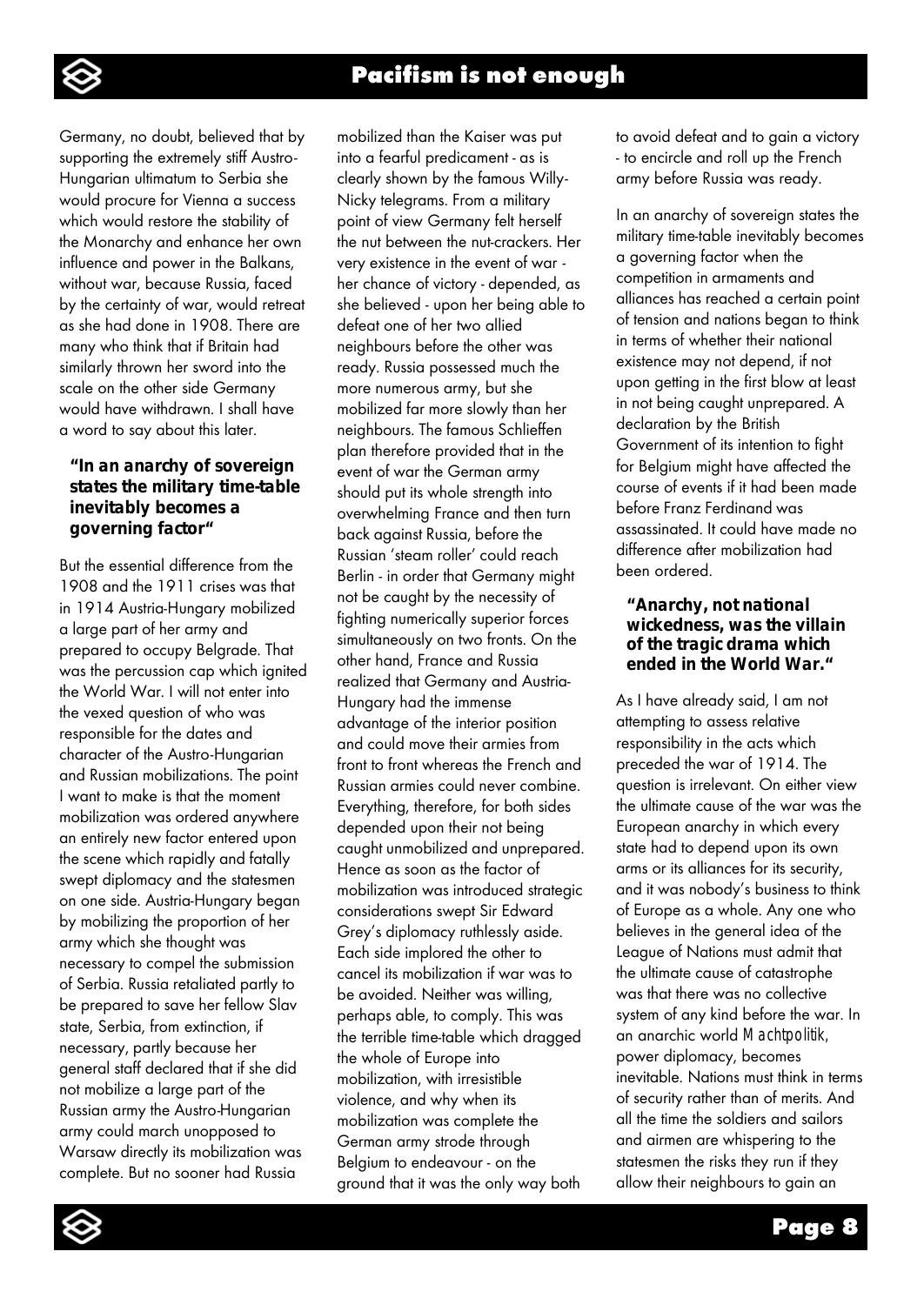

advantage, in territory, in armament, in the diplomatic game of bluff, because it may make the difference between defeat and victory in the event of war. Then the decision begins to pass out of the hands of statesmen and Parliaments. A knave, a fool, or an accident can precipitate an event in some corner of the world which thrusts the diplomats on one side and puts the military time-table in command and slides the whole world into a war which nobody wants. Anarchy, not national wickedness, was the villain of the tragic drama which ended in the World War. The most sinister fact today is that this time-table has begun to reappear, made immensely more dangerous by the air.

# **VIII**

Let me now turn to what has happened since 1918. During the war groups of thinkers among the allied nations, notably in Britain, the United States, and France, in seeking for an explanation for the catastrophe which had overtaken civilization and for the remedy, had been driven to the conclusion that the main cause was international anarchy.

#### *"the decision begins to pass out of the hands of statesmen and Parliaments. A knave, a fool, or an accident can precipitate an event in some corner of the world"*

They realized that war was inherent and would be chronic in a world without government - as it was before 1914 - especially as scientific invention was hourly contracting time and space - and that the only remedy was to end anarchy by creating an ordered world society based upon

the reign of law. The outcome of these deliberations, moulded by the statesmen and politicians assembled at Paris into what was regarded as being practical at that time, was the Covenant of the League of Nations.

The Covenant created an assembly intended to include representatives of all the states of the world which was to meet at Geneva once a year to consider the international problems of the time, and it gave that Assembly executive organs in a Council meeting not less than four times a year and a permanent Secretariat. The main function of these bodies was to take cognizance of disputes which might lead to war and to promote a just settlement of them by peaceful means. All members undertook to submit disputes to the International Court, to arbitration or to investigation and report by the Council or Assembly of the League, which was to be rendered within six months, and to refrain from resort to war until three months after presentation of the judgement, award, or report.

#### *"The League has given the small nations a place in the councils of mankind. It has been an effective focus for world opinion."*

The Covenant further provided that the Assembly should have the right under Article XIX - to advise the reconsideration of treaties which had become inapplicable and about international conditions whose continuance might endanger the peace of the world, and - under Article XVI - that members were under the duty to take common action - called sanctions - against any state, member or non-member of the League, which went to war without first resorting to the pacific procedure laid down in the Covenant. One of

the primary tasks of the League, recognized to be necessary to its success, was to bring about a measure of universal disarmament. It is important to note that the Covenant did not forbid resort to war altogether, but only before the pacific procedure laid down in the Covenant had been used. The total renunciation of war as an instrument of policy, which is often erroneously attributed to the Covenant, did not take place until the Kellogg Pact of 1928.

### *"The League for the first time has made millions realize that it is possible to end war and substitute justice as the ruling principle in world affairs."*

Has this noble ideal succeeded in realizing the hopes of its authors? The League for the first time has made millions realize that it is possible to end war and substitute justice as the ruling principle in world affairs. It has done admirable work in settling disputes of secondary importance and in organizing reforms of non-political kind. It has given the small nations a place in the councils of mankind. It has been an effective focus for world opinion. What is much more important, perhaps, its existence and activities have broken the old spell of isolated nationalism and have begun to make multitudes of people everywhere think in collective and not merely in national terms. Its establishment unquestionably marked a turning point in world history. But it requires no argument to show that in fundamentals it has so far failed. It has not been able to secure the adherence of all nations. It has not been able to abate economic nationalism and lower the tariffs and restrictions which have caused

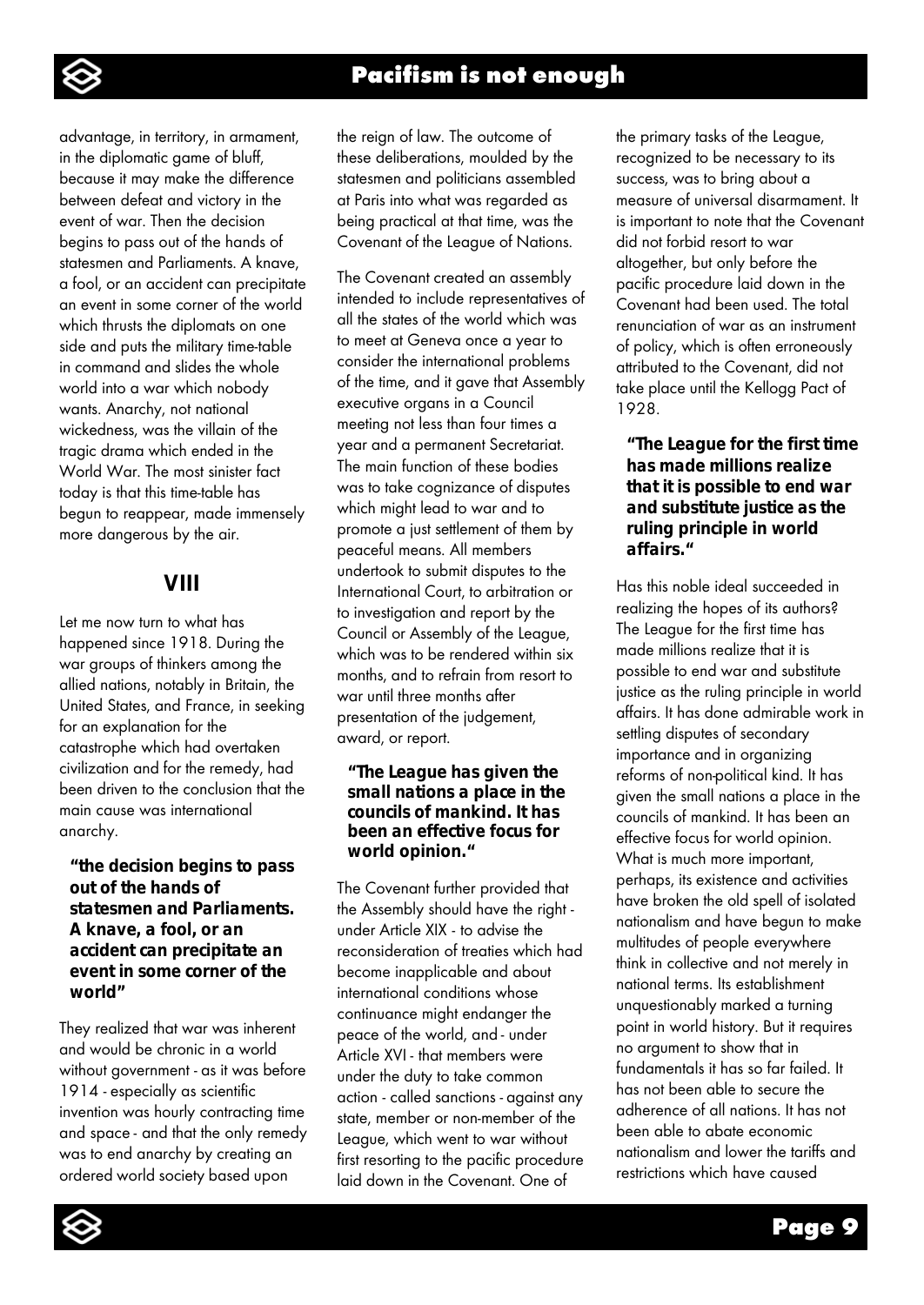

unemployment everywhere and destroyed democracy in many lands. It has not been able to bring about all-round disarmament. It has not been able to revise the treaties of peace except in ephemeral and minor particulars. It has not been able to mobilize the kind of strength which would enable it to compel one of the great powers to conform to that public opinion. Today, international politics are less and less being discussed on their merits, in terms right or wrong, justice or the reverse, but more and more in terms of power, prestige, and security in the event of war. What the reason for this? What is it which has thus inexorably destroyed the real effectiveness of the League and is ruthlessly wading the world back to armaments, ever-mounting tariffs, poverty and unemployment, power diplomacy and war?

#### *we can never escape from war as long as we build on the sovereignty of the national state.*

The answer is perfectly plain. It is not the malignity of any nation. It is not general international ill-will. These factors exist. But what inflames them all, and is more important than all, is that the Covenant, like the Kellogg Pact, is built on the foundation of the complete sovereignty of the signatory and member states. The fact of state sovereignty is the vital flaw in the Covenant. For acceptance of state sovereignty in effect perpetuates anarchy, and therefore, despite all our hopes and professions, tends powerfully to nullify the effect of the other provisions of the Covenant and to let loose the evils to which anarchy inevitably leads. The sovereignty of the national state has been the main cause of the failure of the League and the post-war peace

movement, as it was the ultimate cause of the World War and will be the dynamic cause of the next war, unless we can mitigate it in time.

You may reply, with justice, that nothing else was possible, that the idea that the nations, in 1918 or today, were or are prepared to abate their sovereign independence is absurd and that you must deal with the world as you find it. I don't deny this in the least. I was at the Peace Conference and know that nothing else was possible. But it does not lessen in the slightest degree the truth of what I am trying to convince you of today - that the League cannot save us from war and that we can never escape from war as long as we build on the sovereignty of the national state.

#### *"international politics are less and less being discussed on their merits, in terms right or wrong, justice or the reverse, but more and more in terms of power, prestige, and security in the event of war."*

Until the peace movement realize this central fact and base their longdistance policy upon it, it will stand in the ranks of those who follow Sisyphus. Every time it succeeds, by immense and consecrated effort, in rolling the stone of national sovereignty near to the top of the hill of international co-operation, it will find that stone slipping out of its control and rushing down to overwhelm its leaders and their followers behind them.

## **IX**

Let me first try to justify this view on grounds of theory. There are four main reasons why the League or any system based upon the contractual

co-operation of sovereign states is bound sooner or later to fail and to lead back to anarchy and war, as every such system has done from the Confederacy of Delos, through the American Confederation from 1781 to 1789, to the League of Nations today and perhaps the British Commonwealth of Nations tomorrow.

#### *"The Council and the Assembly are, in essence, diplomatic conferences. Thus the League has done little to create a European or world patriotism."*

The first is because every unit in the League or Confederacy inevitably tends to look at every issue from its own point of view and not from that of the whole. There is no body whose business it is to consider the interests of the whole. Each representative in the Council or Assembly is, in the last resort, the delegate of his own state, controlled by it and responsible to it. Every important problem, therefore, tends to be considered as a conflict of national points of view. The Council and the Assembly are, in essence, diplomatic conferences. Thus the League has done little to create a European or world patriotism. State patriotism is, if anything, stronger today than it was in 1920.

The second reason for failure is that the Council or Assembly cannot wield any real power. By the very nature of its constitution it can possess no revenues of its own nor command the obedience of a single citizen. For its revenues and armies it must depend upon the subventions and contingents of the sovereign states. If these are withheld it is powerless. If there is a conflict of opinion between the League and any member or state the allegiance of the

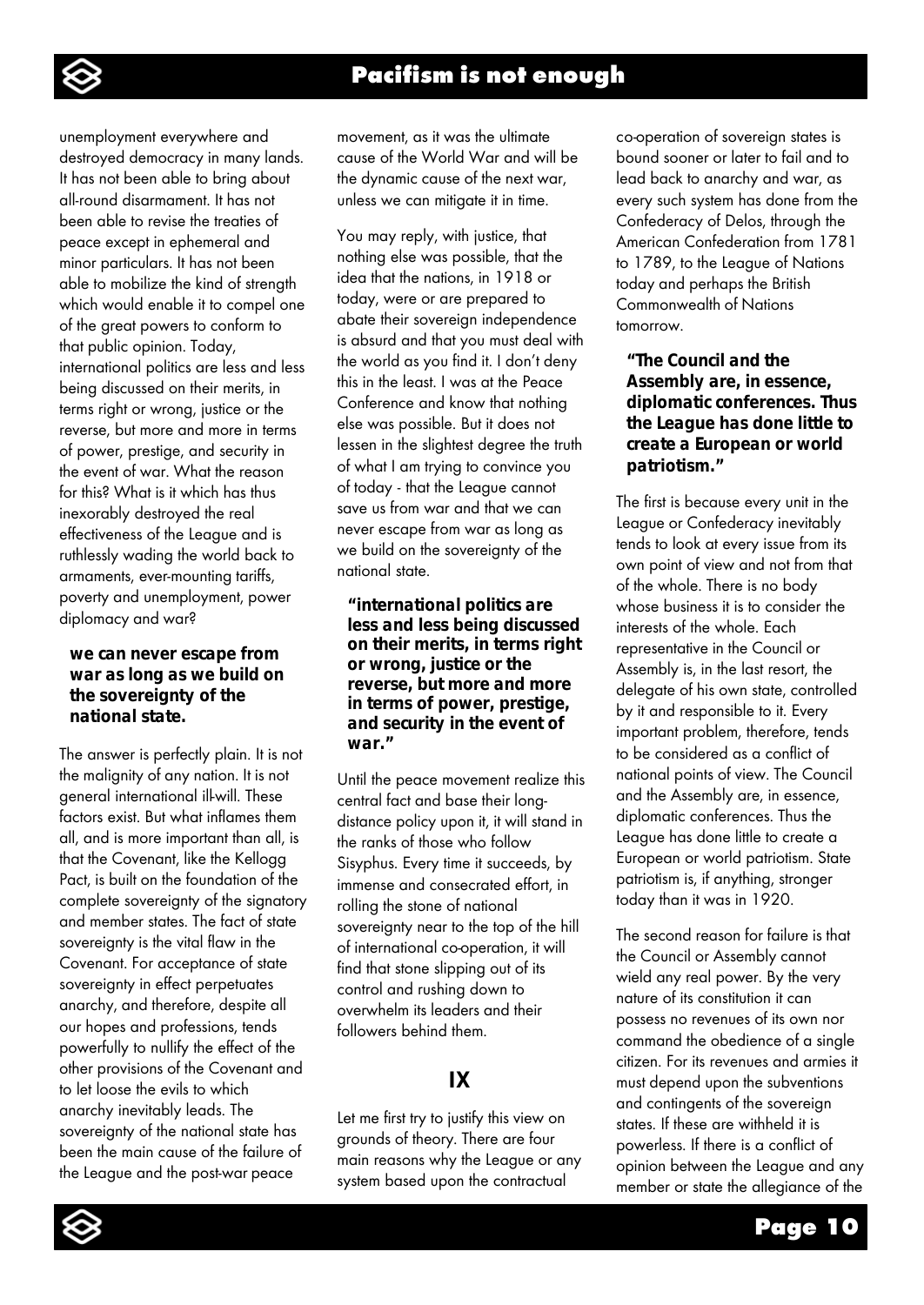

individual citizen is owed to the state and not to the League. All experience shows that in Leagues and Confederations sovereign units invariably fail to act together. They may fail because of internal difficulties of their own, because they dislike the policy, or because no direct national interest of their own is involved. Directly one important member defaults others begin to default also. No league of sovereign states can proceed by majority decision. Agreement in critical matters is usually impossible to reach and decisive action is prevented by fear of provoking secession. The League, therefore, is a body incapable either of decision or responsibility. Its meetings may carry moral weight. It may reflect world opinion. But it has none of the attributes of power, either as government, legislature, or court.

### *"All experience shows that in Leagues and Confederations sovereign units invariably fail to act together."*

The third reason is that neither the Council nor the Assembly can revise any treaty, modify any tariff or commercial discrimination, or remodel in any way the political structure of Europe or the world, except with the voluntary consent of the state or states immediately concerned. This, in important matters, it is never able to obtain. And it is unable to obtain it, not only because sovereign states find it difficult not to behave selfishly but because in a world of national sovereignties their policy is invariably subordinated to the necessity of security. Moral considerations are thrust aside by strategic considerations. That is why disarmament is impossible under a League system. Disarmament may be possible for a time where all states in

a region are satisfied with the political *status quo:* it is impossible where some nations are dissatisfied and there is no prospect of obtaining a remedy by pacific means.

#### *"in a world of national sovereignties their policy is invariably subordinated to the necessity of security."*

The fourth and final reason why the League system cannot end war is that the only weapon it can use either to bring about change or to prevent other nations from attempting it by aggression, is war or the threat of war. When the League can mobilize overwhelming economic and military preponderance sanctions may be effective without war. Where it is not overwhelming to use them merely risks turning a local conflict into a world war. Thus Mr. Baldwin, speaking in the House of Commons in July 1934, said: "There is no such thing as a sanction that will work that does not mean war; or in other words, if you are going to adopt a sanction you must prepare for war". To use sanctions is to attempt to coerce a sovereign state against its will, and that means war, if the power or powers in question resist. In other words, in the last resort, the instrument of the League is war. It is not a peace system. It is only a system for making war an instrument of collective instead of national policy.

#### *"To end war the principle of the state must be applied on a worldwide scale."*

It was this fatal flaw which forced the Philadelphia Convention in 1787 to decide that federation was the only solution of the problem presented to the revolted and independent thirteen American colonies. It saw that not only could the Federal

Government not succeed if it had to depend upon the voluntary support of the states, but that even if it was authorized to give them orders the only way in which it could compel them to obey was by war. The essence of the federal system, the only true peace system, is the division of governmental power between two organs each responsible to the people for the exercise of the powers in its own sphere and neither having power over or being responsible to the other.

### *"You cannot erect a peace system on a basis of the coercion of governments by governments,"*

It is exactly the same on the larger world field. You cannot erect a peace system on a basis of the coercion of governments by governments, because that is trying to build a peace system on a foundation of war. The only basis for a peace system is a pooling of sovereignty for supernational purposes, that is the creation of a common nationhood, above but entirely separate from the diverse local nationhoods. To end war the principle of the state - the instrument of peace - must be applied on a worldwide scale. We must bring into being a constitutional union of nation states with a government able to look at world problems from the point of view of the well-being of the whole, empowered to legislate in matters of common concern, and to wield the irresistible power of the state to enforce obedience to the law not on the governments but on the individual in its own super-national sphere, and entitled to claim the loyalty and obedience of every individual in that sphere.

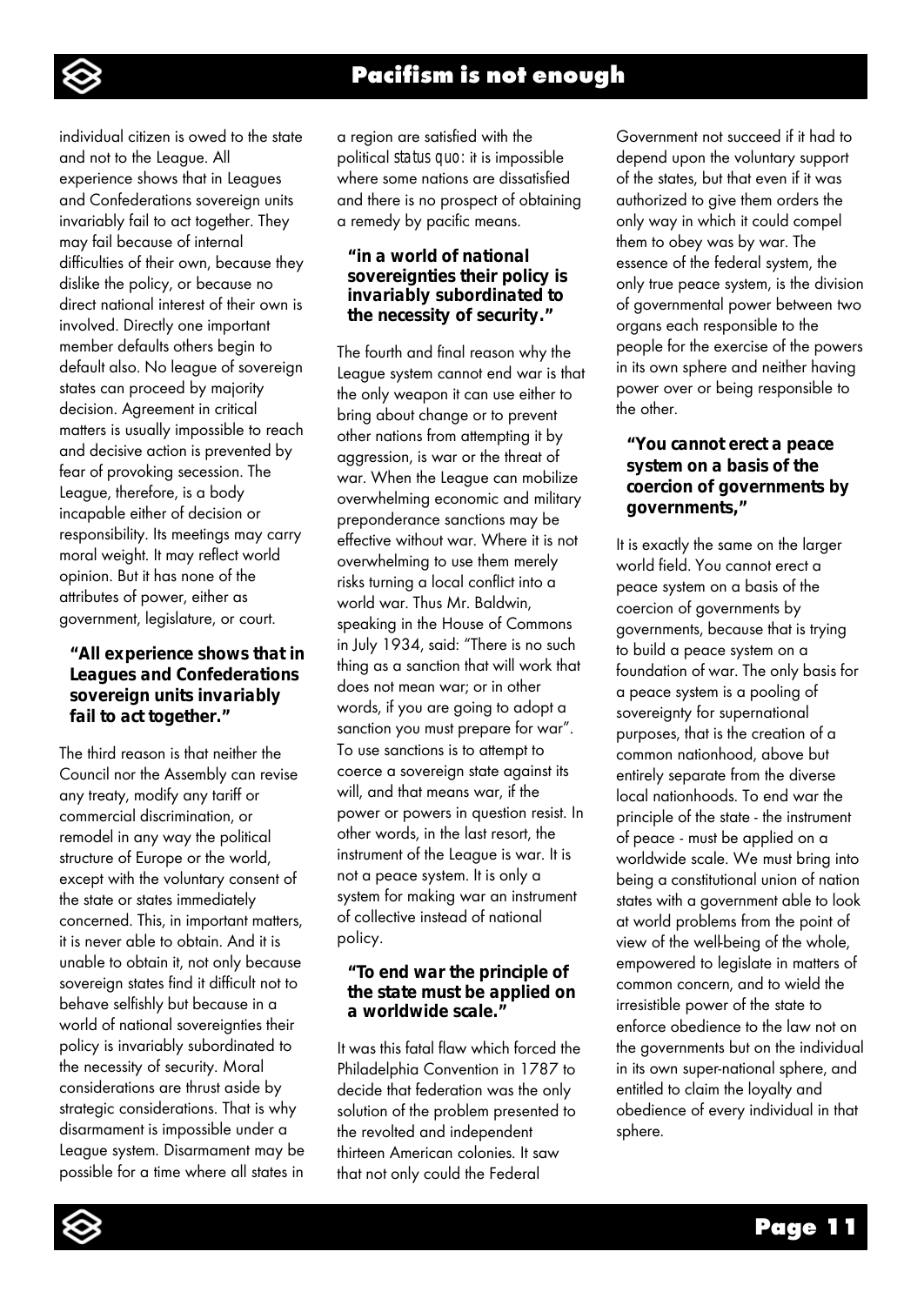

The pacifist may lay down his life in order to refuse to kill his fellow men. He will have done little to end war. The League of Nations enthusiast may bind himself in the name of collective security to take sanctions and go to war against an aggressor anywhere. He will have done little to end war. He may wage wiser and better wars than national states have done, but he will wage war none the less and run the risk of turning every local conflict into a world war. The isolationist may hope to escape war. He will fail because every war now tends to become a world war and so imperil the security of his own state and compel him to take sides. There is no way of ending war and establishing peace and liberty on earth save by creating a true Federation (not a League) of Nations. That is the central truth which I want pacifists and realists alike to realize, Only then shall we begin to move, however, slowly, towards our real goal.

# **X**

I want now, once again, to test these theoretic criticisms of the League as an instrument for preventing or ending war by the touchstone of the experience of the last fifteen years.

#### *"There is no way of ending war and establishing peace and liberty on earth save by creating a true Federation (not a League) of Nations."*

Few will dispute that economic disorder has been one of the main causes not only of poverty and unemployment since the war, but of the breakdown of democracy, the rise of the dictatorships, and the international friction which has led to the revival of militarism and of competition in armaments. In

President Wilson's original plan one of the functions of the League was to reduce obstructions to trade. Yet the League and its ancillary institution, the International Labour Office, have been utterly unable to turn the international traffic lights from "stop" to "go". In fact they have gone not from amber to green but from amber to red. Why? Because the system of state sovereignty makes economic nationalism inevitable. Economically every state thinks first of its own interests, and follows the famous advice given to Parliament by Canning after the breakdown of the collective system created in Europe after the Napoleonic wars: "Every nation for itself and the devil take the hindmost".

The universal economic disorder of the modern world is the inescapable effect of political anarchy - an effect which the League system cannot prevent or control, because it is the state and not the League which is sovereign.

#### *"the system of state sovereignty makes economic nationalism inevitable."*

Then there has been the problem of political reform. Most people now agree that a real pacification of Europe requires some revision, by agreement, of the Treaties of Peace. The Western peoples are as clear as ever that the basic principle which triumphed in the World War - the right of every nation to independent self-government - was true as compared with the alternative then presented, that of military empire. But because of the number of belligerents, the effects of wartime propaganda on democracies, and the necessity for prompt decisions over so gigantic a field if the world was to get back to work, the treaty was both one-sided and imposed

after far less discussion and negotiation than was likely to produce a result in which everybody could acquiesce. The Treaty of Vienna, thanks to Wellington, was drawn up while Talleyrand, the representative of France, was present. Yet a large part of that settlement had been eroded by events twenty years later. So today, if Europe is to settle down to peaceful neighbourliness, revisions both of the Treaties of Peace and of many other treaties are already necessary and more will be necessary tomorrow. Wilson in introducing the Covenant to the Peace Conference sadly expressed the hope that one of the central functions of the League would be to bring about peaceful revision of injustices which war passion made unavoidable at the time.

But the League has never been able to do this, either under Article XIX or Article XI or Article XV. Reparations have disappeared - but through the pressure of facts, not of agreement. The unilateral disarmament of Germany has disappeared, not by agreement, despite three years of discussion, but by unilateral action. The only important agreed relaxation has been the evacuation of the Rhineland five years before the appointed day. It has never been possible seriously to discuss the Polish-German frontiers, the question whether Austria was to have a free choice as to her own destiny, the duration of the unilateral demilitarization of Germany's western frontiers, the colonial question, the Hungarian frontiers. If there is to be real peace, agreed solutions for some of these questions are essential. In the Far East the League made a gallant attempt to revise treaties by pacific means, but failed.

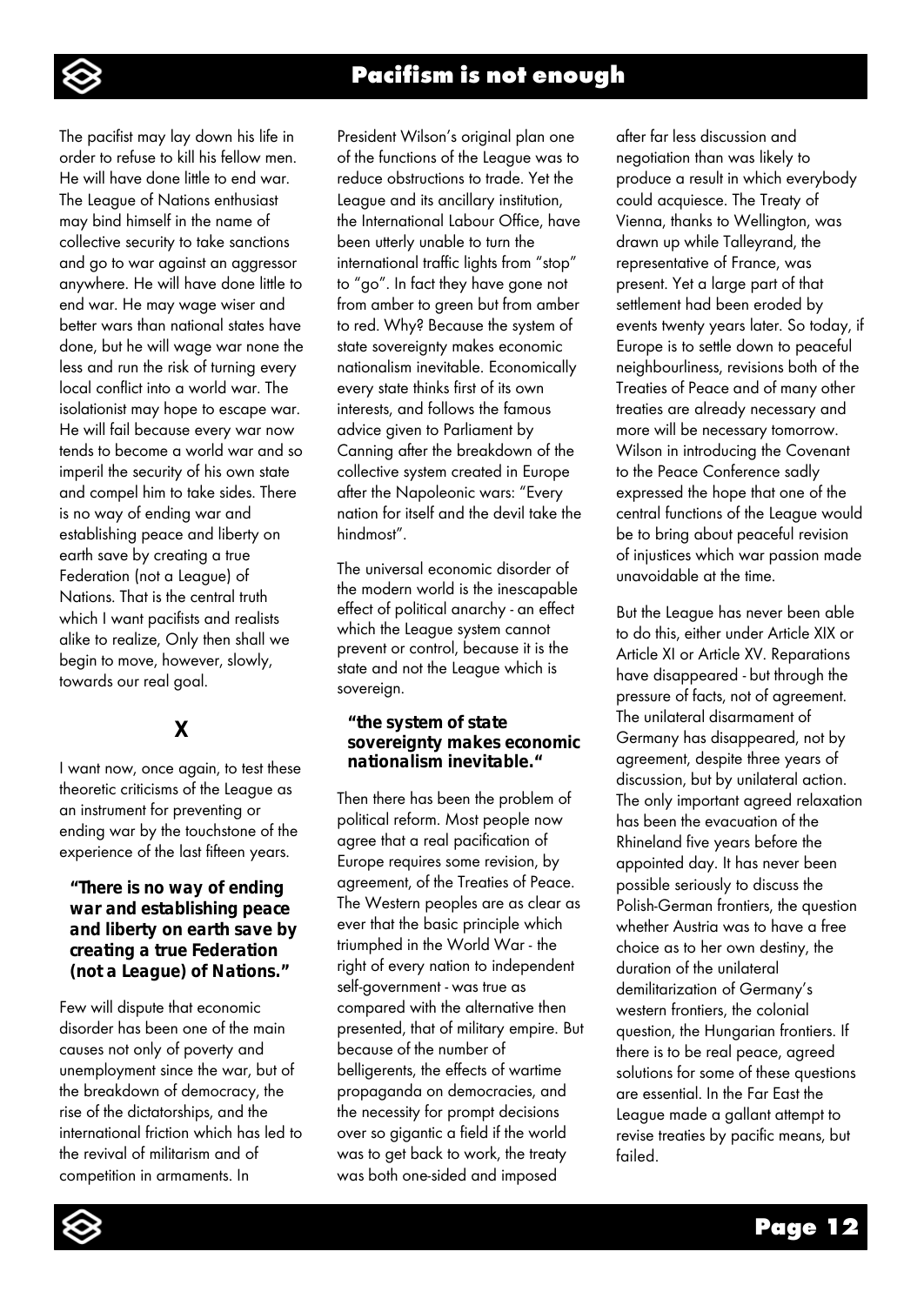

Yet every day revision is becoming more difficult. Why? Because as armaments increase every problem is more and more considered in terms of security in the event of war and less and less on its merits. It is often said, for instance, that even to talk about revision, however just in theory, in face of the menace of totalitarian National Socialist Germany is to show weakness and to encourage and inflame its spirit of aggression. In other words, as Germany moves towards the use of force to recover full "equality" her neighbours consolidate their forces to maintain the full treaty *status quo.*  Again, the Treaty of Trianon forbade the Anschluss, not because any one wanted to prevent Austrian-Germans from uniting with German-Germans, but because the Anschluss would undermine the strategic security of Czechoslovakia, Italy, the Balkans, and of Europe as a whole. These considerations are becoming more powerful than ever now that Germany has re-armed. It is the same with even minor revisions of frontiers. They also have strategic effect.

#### *"so long as mankind is organised on the basis of state sovereignty, that reform of political conditions which is essential to any healthy or peaceful society is almost impossible."*

Why, for instance, do we object to returning a colony? Not because we are purse-proud about territory. It is partly, no doubt, because of the arguments against continually changing the rulers and forms of government from the point of view of the native, but far more because colonies may be used as naval or air bases in the event of war. In other words, so long as mankind is organised on the basis of state

sovereignty, that constant and often far-reaching reform of out-of-date treaties and of other political conditions which is essential to any healthy or peaceful society is almost impossible. The League has tried to bring about reform but it has been unable to succeed, partly because nothing can be done without the voluntary consent of the sovereign states concerned unless it is prepared to use force - war or the threat of war - to compel them to yield, but far more because so long as state sovereignty exists every state's decision is governed not by the merits of the case but by considerations of its own security in the event of war.

# **XI**

It has been the same with disarmament. The ideal of disarmament, essential to the functioning of the League, has been destroyed by the need of the sovereign state for security. Armaments are the instruments for ensuring national security in an anarchic world. If all nations are agreed and satisfied, as they have been for short periods in history, a limitation of armaments is possible as in the Washington Treaties in 1922. But where some are not satisfied and there is little hope of their needs or their desires being met by pacific agreement, the dissatisfied begin to look upon their arms as instruments with which to obtain what they desire, by power diplomacy or war, and their neighbours begin to regard them as the instruments of selfdefence whereby they can keep what they have got. That is what began to happen about 1900 and ended in the World War, and what, commencing once more in Manchuria in 1931, is beginning to happen in Europe and the Far East

again today. Every nation declares, and probably perfectly honestly, that it is against war and thinking only of its own security. But no nation, in fact, relies on the League for its security. It relies on nothing less than its own armaments, supplemented if necessary by a military alliance, though that alliance may be disguised in League phraseology. Therefore every state endeavours, either by superior numbers, equipment, efficiency, speed of mobilization, strategic position, or by alliances, to obtain a decisive preponderance so that it can deter its neighbour from war, get it own way without war, or come out on the top of the heap in the event of war. In other words, it tries to assure its own security through its neighbour's insecurity, and that spells competition in arms and alliances.

### *"But no nation, in fact, relies on the League for its security. It relies on nothing less than its own armaments,"*

Have we not all witnessed the power of this inexorable law of anarchy during the last year or so? What has prevented agreement on disarmament? Not malignancy, but the unwillingness of any state to surrender any weapon or any advantage in numbers or position that it thought necessary for its own security - so long as war was a possibility. France had to consider the superior *potential de guerre* of an equal Germany. Germany had to consider that she might have enemies to meet on two fronts. So did Russia. The security of Japan depended upon being able to keep the United States and Great Britain at a distance from the Far East. The United States had to have large cruisers because she had no overseas bases. Britain wanted a

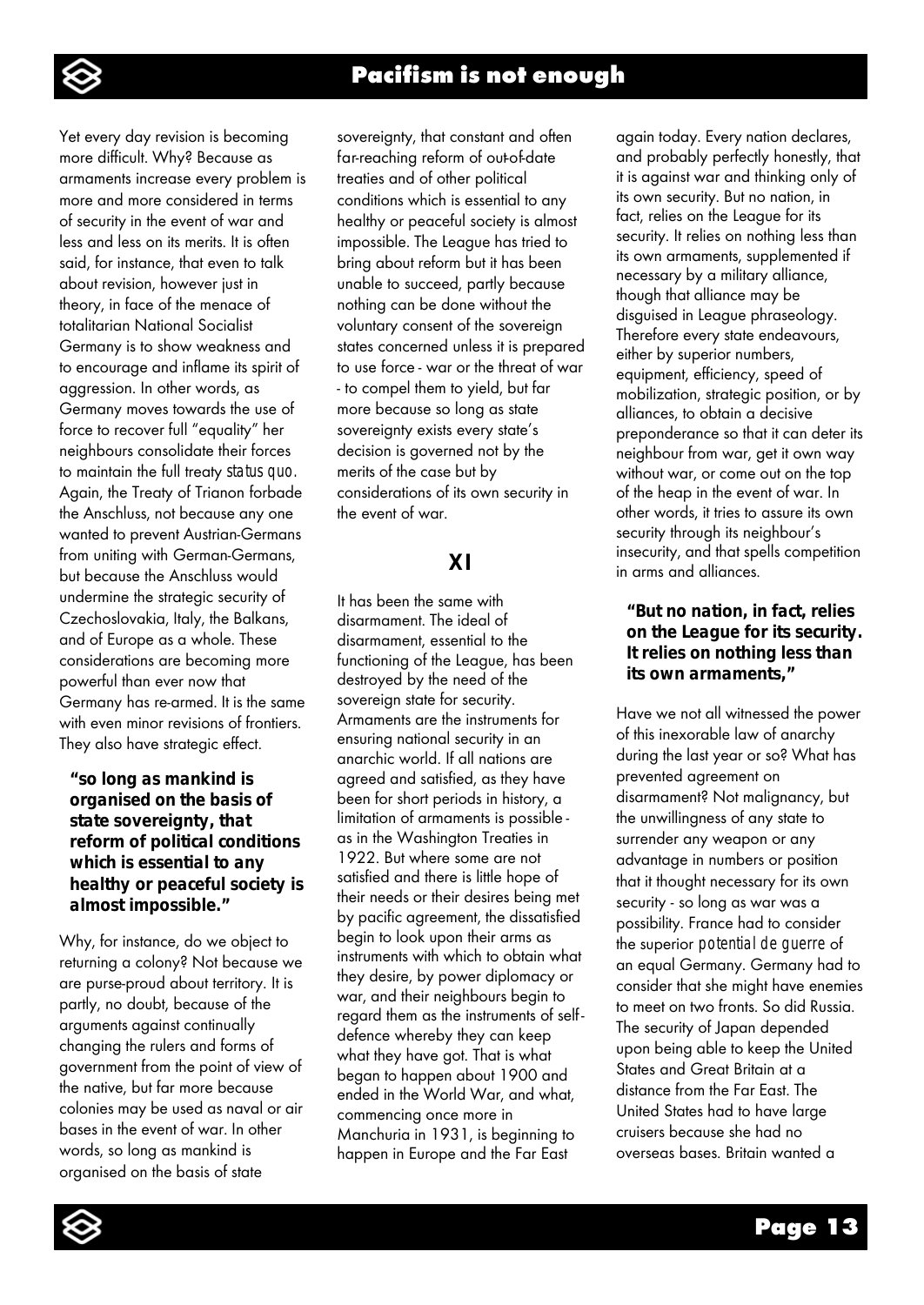

superiority in small cruisers to defend her vital trade routes. Air disarmament was impossible unless all the nations of the world acted in unison and not only abolished military air forces but internationalized their civilian aircraft. And now we have reached the second stage of the competition when every nation has begun to calculate its need for armaments in terms of the alliances and pacts and treaties of mutual assistance which its neighbours have signed.

#### *"Obedience to moral principle is only possible inside the state, where the reign of law has replaced the reign of naked force."*

What is this competition in arms and alliances leading to? Two things: in the first place fear, suspicion, secrecy, hatred between nations often exploited by governments in order to get credits for the armaments which will keep them ahead in the race. Fear and suspicion is once more giving credence to every rumour. Economic strain is producing hate. Diplomacy is becoming less and less a search for justice and more and more a game of poker, in which guile and deceit and intrigue are accepted as "military necessities', just as in war killing is justified as no murder, because under conditions of anarchy, self-preservation is the highest law. "War", said Clausewitz, "is the continuation of policy". But under conditions of anarchy diplomacy tends to become a continuation of the purpose of war, which is the imposition of one will on another. "All war", said Napoleon, "is a struggle for position", and if you can gain a position by diplomacy without war you have, in effect, won a war without the cost of war. The

inescapable result of anarchy is that morality is dethroned in international affairs. Obedience to moral principle is only possible inside the state, where the reign of law has replaced the reign of naked force. That is the reason for the sense of moral frustration and paralysis which everyone feels who has to engage in what used to be called the old diplomacy - the diplomacy which is now rapidly returning to control - and why the League, which was intended to rest on moral ideas, and to solve international problems on grounds of reason and justice, is inexorably being prevented from doing so by the necessity which its members feel of putting the consideration of national security first.

The second consequence of competition has been the reemergence of the fatal military timetable as a factor in policy. The general staffs, feeling that war is possible, are once more beginning to consider the most favourable moment for themselves, and to plan how the other side can be deprived of the advantage of the initiative. As the alliance system becomes more complete the factor of time will become more decisive. How quick will be the German mobilization as compared with the French or the Russian, the Italian, or the Japanese? In the event of war, will it be necessary for Germany or Russia to attempt to defeat one of their neighbours before the other is ready? Today the air arm is making the time factor infinitely more imperative. The question of the power of air initiative to delay and paralyse mobilization or munitions production or food supplies is becoming a dominant consideration? Are not other and bigger and more terrible Schlieffen plans inherent in such a situation whereby every local

war will become immediately not a European but a world war, and whereby the world war can be "let off" by an accident, a knave or a fool, as the war of 1914 was "let off" by the accident of the assassination of Franz Ferdinand. For what will start the conflagration will not be a deliberate decision to go to war but the first act which begins to bring the security of other states into jeopardy, unless they take equivalent action. For instance, supposing, after the alliance system is complete, the people of Austria decided for the Anschluss - not at all a wicked act and suppose one of their neighbours ordered mobilization or a movement of its air force to prevent it, would not the general staffs of all Europe and possibly of Asia as well go to their respective heads of state and demand equivalent mobilization so that their own countries might not be caught at a disadvantage, and as the mobilizations proceeded might not the argument for starting instantly an air bombardment to delay the mobilization of their neighbours and so give its initiator the advantage, rapidly become as powerful in the minds of the general staffs as the argument which led Germany in 1914 to violate the neutrality of Belgium which she had guaranteed? And when national existence is at stake what statesman can resist?

### *"The inescapable result of anarchy is that morality is dethroned in international affairs."*

If and when the military time-table comes into force in Europe once more - and while it is not yet drawn up, it is only a question of time before it is drawn up, if we go on as we are now going - Europe and Asia will begin to quake under the knowledge that a minor incident

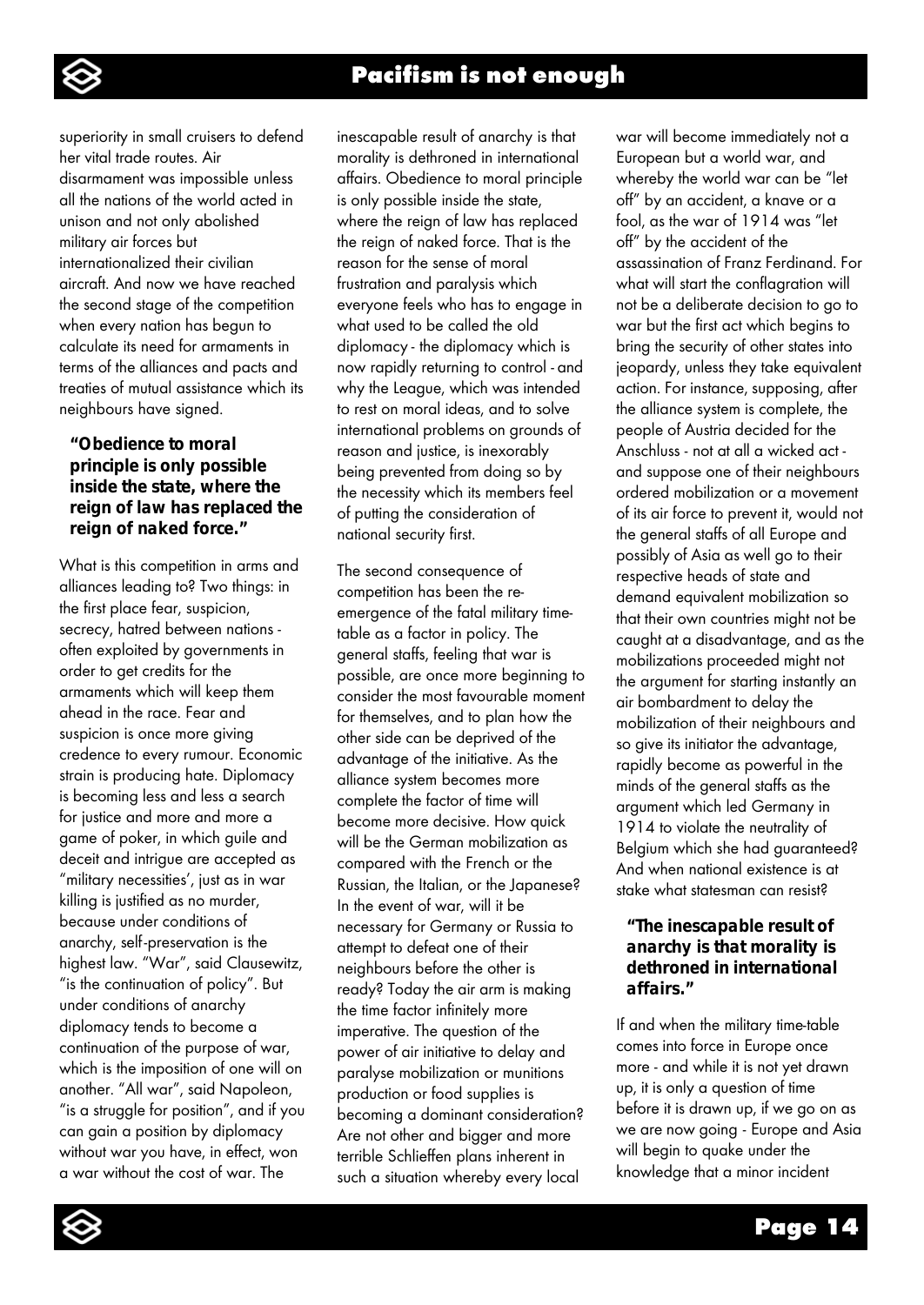

anywhere may let off a world war, which, unless air defence overtakes air attack, will probably begin by an intensive aerial bombardment by thousands of bombers of all the industrial and nerve centres, which may come out of the blue at a few hours' notice. That is the horrible truth. And it is no use blaming the ruthlessness of the National Socialists in Germany, or the failure of France to make concessions in time or seize her opportunities, or the feebleness of British policy, or any of the causes it is fashionable to talk about today. The root reason is the anarchy which is inherent in state sovereignty and the fact that the League of Nations is unable to do anything effective to counteract the inexorable consequences of that anarchy because its own constitution is based upon the sovereignty of its members.

## **XII**

But, you will ask, what about Article XVI, what about the principle of collective security? Article XVI, of course, is a different thing from the "collective security" people are talking about s today. The sanctions provided for under Article XVI presuppose a League of which all the great powers are loyal members, universal disarmament, and a general willingness both to submit disputes to third-party investigation and report and to combine against any state which goes to war without resorting to the pacific procedure of the League. "Collective security" is what members of the League are driven to fall back upon when the fatal element of state sovereignty has carried three or four of the great powers outside the League, because they are dissatisfied with the *status quo* or the prospect of its being altered by the League.

"Collective security" then tends to mean little more than a military alliance to prevent that *status quo*  from being altered by war. It may be the best method of self-defence, of preserving the liberties of small nations, of securing the democracies against defeat by the dictatorships, and of preventing a return to the crude balance of power. If its members are really strong and united and are prepared for a just revision of treaties by pacific means, it may prepare the way for a return to the full League system. Even so it has certain inherent limitations. In the first place it is liable to the weaknesses inherent in all coalitions. Sanctions, economic and otherwise, may be effective enough when the great powers are united in coercing a small power. Their action has then something of that irresistibility which is the characteristic of true police action. But when the delinquent is a great power, sanctions may well spell war of a most formidable kind.

### *"collective security is not a peace system. It is a system for using war, or the threat of war, as the instrument of collective policy."*

And because this is so, when the crisis arises, how many of the members will actually take the decisive step? The small nations will plead impotence or gravitate to the side most likely to assure their security. The big nations, unless their own vital interests are involved, will find excuses for avoiding definite commitment and not going beyond moral reprimand. Collective security, therefore, tends to become no more than a military combination of the nations whose security and possessions are menaced by powerful nations outside the League. In the second place, "collective

security" is not a peace system. It is a system for using war, or the threat of war, as the instrument of collective policy. Like the old alliance system, therefore, it may simply become a system for turning every local dispute into a world war. That, I believe, was Lord Morley's fear about the League - that while it might prevent some local wars it might multiply world wars. Already Europe is becoming a network of so-called regional pacts, for the maintenance of the *status quo,* nominally independent of one another but really part of an indivisible whole through the Covenant and the Locarno Pacts. It is not peace but liability to war which is indivisible under a system of collective security.

# **XIII**

Some people believe that while the League in its present form cannot give security to its members or bring about revision, or establish peace, it might be able to do these things if it is was equipped with new institutions. The best known of these proposals is the scheme associated with Lord Davies for creating a tribunal of equity to adjudicate on all matters which cannot be settled by agreement and an international force capable of enforcing the decisions of the tribunal and of preventing war. Another proposal is that for making the League the sole possessor of air power, both military and civil. All these proposals, however, are attempts to make the League perform the functions of a world state without facing the fundamental difficulty of pooling state sovereignty. The fatal fact of national sovereignty will destroy all these schemes as it is undermining the League. To succeed it would be necessary to induce all the Powers to accept the decisions of an independent tribunal in matters of

Page 15

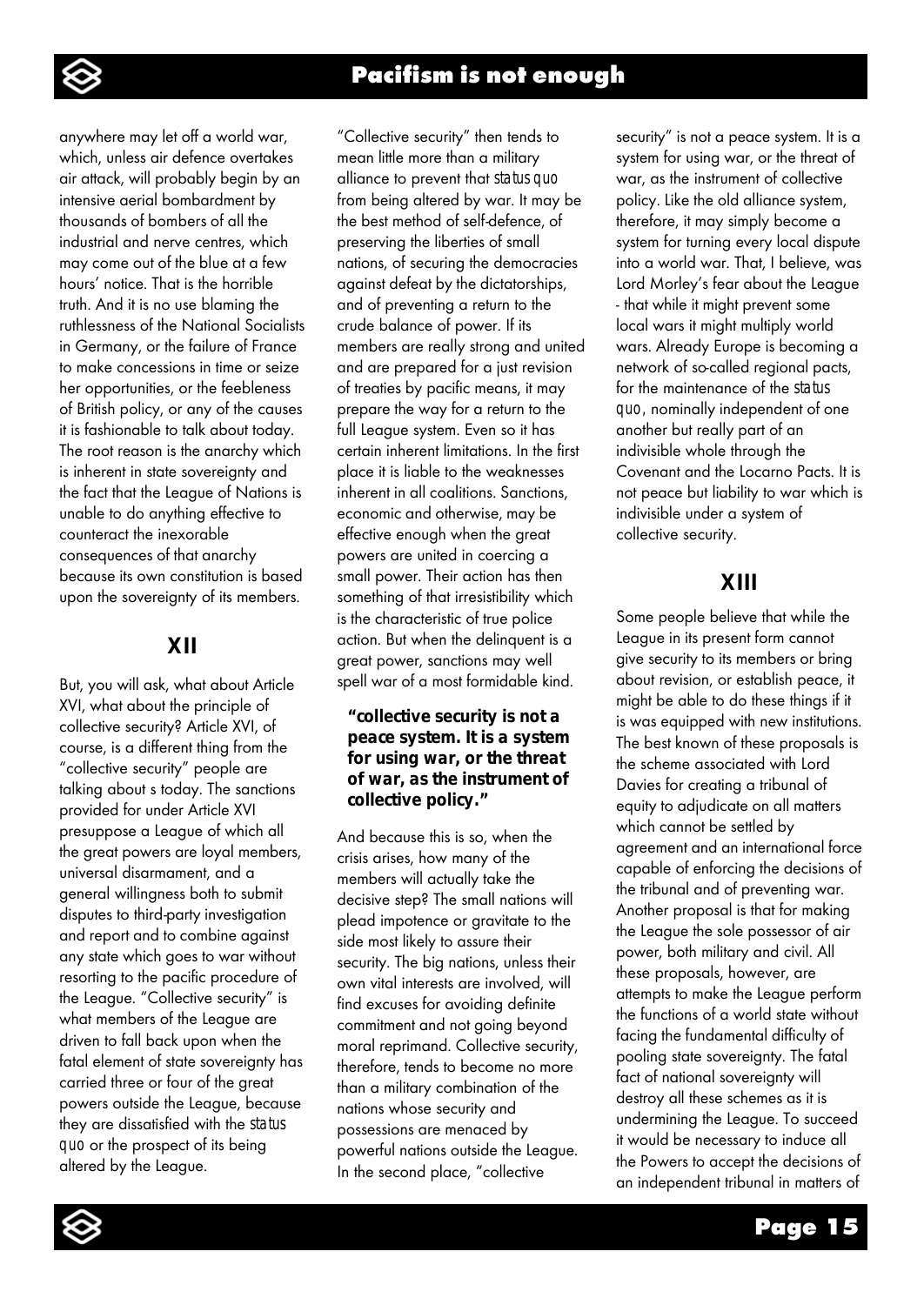

high policy and carry them voluntarily into effect, to agree to reduce their own forces to the police level, to subscribe regularly the immense sums necessary to maintain an international army or air force capable of certainly and overwhelmingly defeating any national army, or coalition of armies, and to agree both as to the supreme command and as to the occasions and purposes for which it was to be used. There is no evidence in all history that national sovereignties can ever co-operate in this way except in the stress and agony and danger of war. It was difficult enough to get unity of command among the Allies even at the height of the Great War, and even then it was never suggested or possible that the national armies could be fused into a single international force financed by subsidies by the several allies. If nations are ready for these steps they will be ready for federation.

#### *"There is only one way of ending war and of establishing peace and that is by introducing into the international sphere the principle of the state"*

But even if these prodigious difficulties could be overcome there would remain two insuperable obstacles - the first that the allegiance of the individual would still be owed to his national sovereign state and not to the League, and that when there is a difference of opinion it will be his legal duty to support his state against the League; the second that the only method the League would have of stopping aggression or of compelling resort to the tribunal of equity or compliance with its decisions, would be by coercing sovereign governments - that is by

threatening or using war. No peace system can rest upon the use of war.

There is only one way of ending war and of establishing peace, in the political sense of the word, and that is by introducing into the international sphere the principle of the state, that is, by creating a federation of nations with a government which can wield the taxing, executive, legislative, and judicial power, and command the exclusive allegiance of the individual in the super-national sphere.\* Until that is accomplished the system of state sovereignty will continue to operate against the forces of reason and goodwill and to force us back towards the old armed and competitive alliance system which is the inevitable outcome of anarchy, and which will in future tend to embrace, not Europe alone, but the whole of the world.

# **XIV**

If the only final remedy for war is a federation of nations, what is to happen in the intermediate stages through which we must pass before that consummation is reached? For the world commonwealth or the federation even of a group of likeminded nations is still a long way off. One of two alternatives, I suggest, will happen. The first is a reconstitution of the League of Nations. The second is a return to the alliance system. I have stressed the tremendous power exercised by state sovereignty and its overriding demand for security in defeating

projects for international cooperation and in driving the nations back towards war, because it is essential that we should recognize what the retention of state sovereignty implies. But that does not mean that the sovereign nations themselves, if they recognize the danger, will not make a determined effort, even while retaining their sovereignty, to live together in reasonable amity, at any rate for a time. The great merit of the League system is that it makes it far easier for the sovereign states to do this, if they so desire. It is possible, therefore, that the nations, now that they are confronted by the abyss into which a renewed competition in armaments is leading them, may agree to make a fresh attempt to make the League of Nations work. The great powers may come to terms which will give a respite from war for a definite term of years, and that respite may make possible a renewal of the League experiment. If the League, however, is to be successful four conditions must be fulfilled. The first is that it should include all nations and especially the United States. The second is that it should recognize that its purpose is just as much to bring about revision by pacific means as to prevent revision by war. Otherwise it becomes a mere combination to maintain the *status quo,* which sooner or later will end in war. The third is an all-round agreement for the limitation of armaments. The fourth is a return to the principles set forth in the Covenant and distorted since 1928 by the Kellogg Pact. The principle underlying the Kellogg Pact - that is, the total outlawry of war - is irreproachable in itself, but it is a principle which can only be realized by the creation of a world federation. The principle of the state applied to the world as a whole is



<sup>-</sup> - - \* If any want to study the basic principles involved I would recommend them to read the classic statement on the subject - a book called *The Commonwealth of Nations,* by Lionel Curtis, published in 1916 by Macmillan.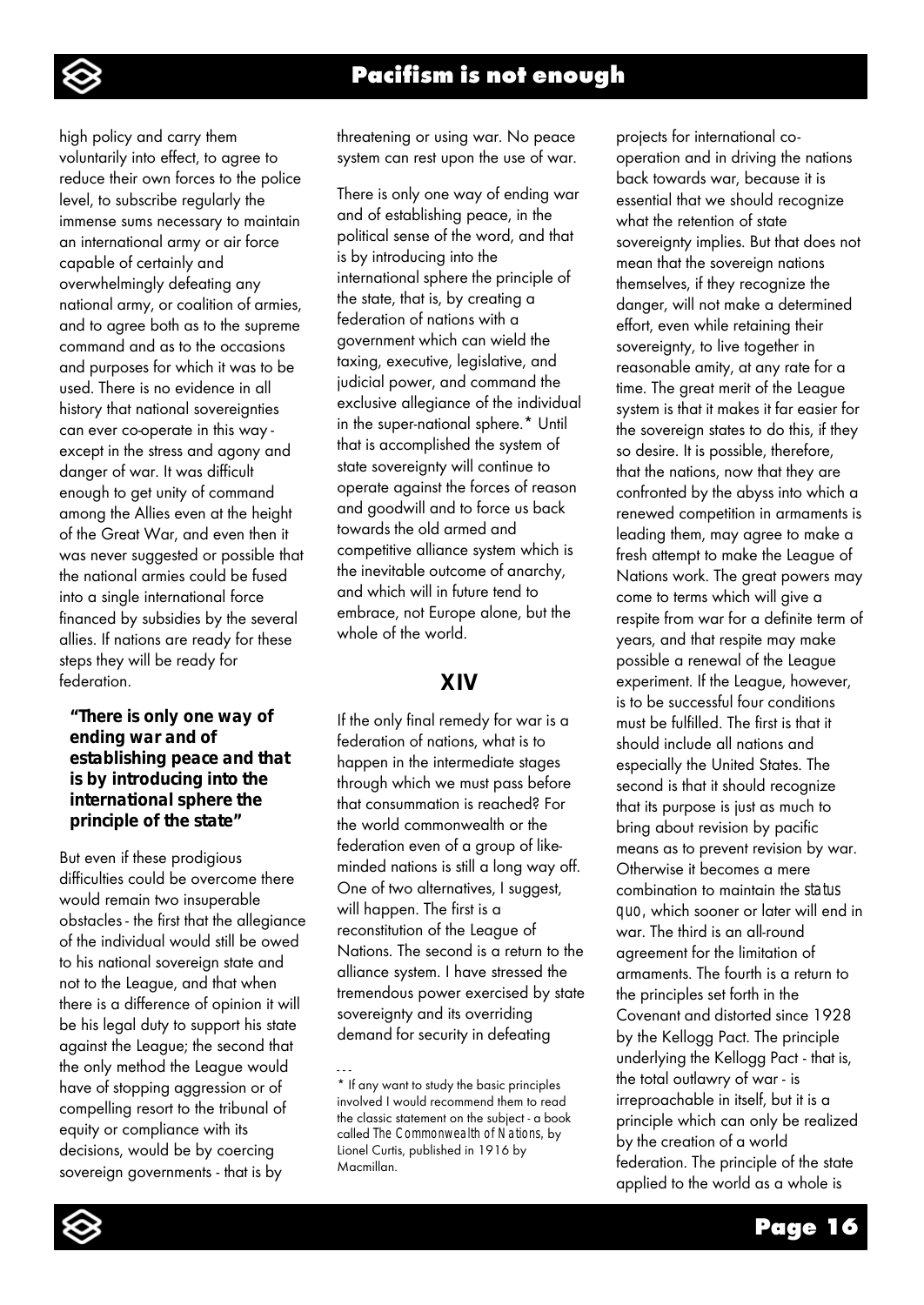

the only instrument whereby the ideal embodied in the Kellogg Pact can be realized. In so far as the world state is still out of reach the Covenant is a more practical document. It recognizes that it is impossible to escape the use of force in this world either inside or outside the state. Force is an indispensable element in the maintenance of the reign of law. The Covenant does not try to abolish war altogether but to bring it under some measure of control. It provides that an individual member state may resort to force, but only after having full recourse to collective pacific procedure as laid down in the Covenant.

#### *"the ominous vertebrae of the world alliance system are beginning to appear"*

The resort to force - or the knowledge that failing redress force may be resorted to - may often be the only method by which overdue reform and revision of treaties can be effected. But the Covenant also provides that a real attempt must first be made to settle disputes by collective pacific means by requiring all members to take sanctions, under Article XVI, against an aggressor, but it defines an aggressor not as a nation which resorts to war or violates a treaty but only as one which resorts to war without having first used the machinery set up for the pacific settlement of disputes.

The League cannot be made to perform the functions of a world state. It cannot end war altogether. It will break in our hands if we attempt to make it do so. We shall only see how to use the League properly so long as we remember that it is not a government but a piece of diplomatic machinery, and that the League is no more than what the governments in the national capitals

make it. If the League is to succeed as an intermediate system it will be because its members are resolved that grievances can be remedied and treaties reformed by its collective procedure, that they can rely upon one another for security against aggression unless there has first been resort to that procedure, and that if war does break out over some dispute which will not yield to pacific methods it can be localized and prevented from leading to a world war. The League will be unable to assure these results or bring about the disarmament which is essential to prevent the re-appearance of the military time-table, only if all the great powers are members and are resolved to live up to their obligations under the Covenant.

If it proves impossible to revitalize the League, and the necessary conditions will be difficult to realize, the world will inevitably drift back towards the old alliance system. The alliance system, of course, means that in the last resort diplomacy will rest on might. Power diplomacy does not necessarily mean the deliberate use of war. Indeed, the power diplomat whose policy ends in war has failed. It is the essence of successful power diplomacy that it should bring about changes which cannot be effected by agreement, by coercion, but without war by putting the other side in a position in which it will yield rather than incur certain defeat. The evil of power diplomacy is that it dethrones morality in favour of might in international affairs and that in the end, after a series of crises, it becomes more and more difficult for either side to give way, the *status quo* becomes unalterable save by war, the tension in armaments becomes intolerable, war seems inevitable, the military timeable becomes predominant, and it is

possible for an accident, a knave or a fool, to precipitate an act which sets the whole vast military machine in motion all over the world.

#### *"If it proves impossible to revitalize the League, and the necessary conditions will be difficult to realize, the world will inevitably drift back towards the old alliance system."*

It is in this direction that we are drifting today. Already the ominous vertebrae of the world alliance system are beginning to appear. The rearmament of Germany ended the forcible pacification of Europe by the predominance of France and her allies. It was followed first by the Franco-Italian *rapprochement* and, after Germany had announced her intention of creating a huge conscript army of 36 divisions, by the Franco-Russian Treaty of Mutual Assistance. Logically each side will tend to try and create a preponderance of force in its own favour either by expanding or improving its own armaments, in the air, on the land, or on the sea, or by making alliances and pacts with other powers. Finally, the inexorable principles of the Schlieffen plan will come into effect, whereby in the event of war each side endeavours by seizing the initiative to end the war rapidly in its own favour by annihilating the preparations of its rival. So will the inexorable demand for security in an anarchic world gradually drive all the sovereign states of Europe and Asia to associate themselves with one of two or more great, highly armed, military groups. Great Britain will vainly endeavour to confine her commitment to Western Europe, though the alliance system itself and the military time-table must instantly turn any way into a general

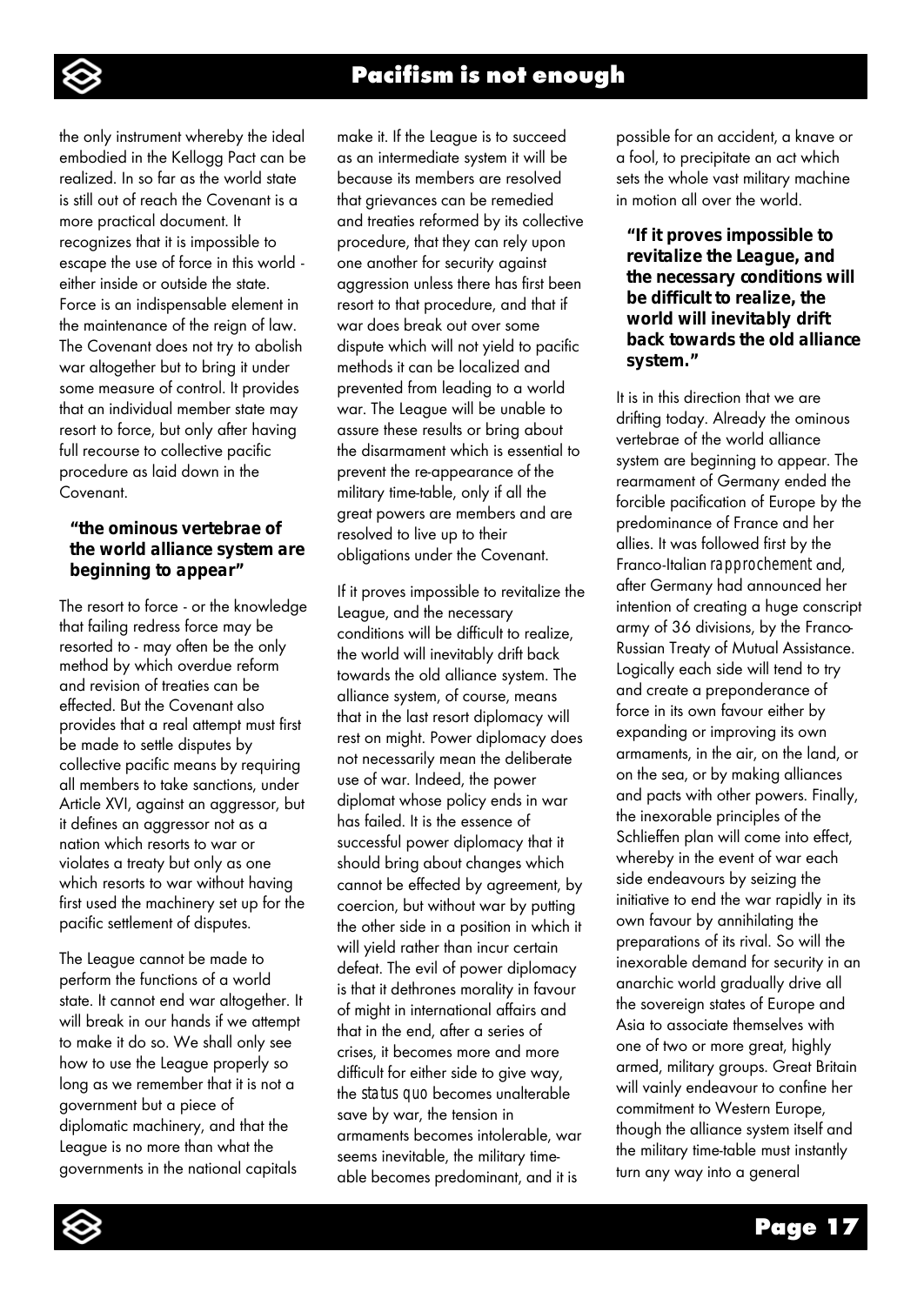

European or Europe-Asiatic war as soon as it breaks out. The United States and to some extent the Dominions will try to avoid commitment altogether and will try to occupy the position held by Great Britain alone in the eighteenth and nineteenth centuries. They will arm but endeavour not to form part of the balance of power between the two alliances. But, as used to be the case with Great Britain, they will eventually be dragged into any war which breaks out, partly because their weight will be decisive in determining which side shall win probably a matter vital to themselves if one side is democratic and the other dictatorial - and partly because their own security will compel them to intervene to prevent aggressive and expansionist powers from obtaining territory or naval or airbases near their shores. However pacifist they may be, the need for security in an anarchic world will force their hands.

#### *"As the alliance system tightens it will become more and more difficult to settle major international questions on grounds of justice and reason."*

As the alliance system tightens it will become more and more difficult to settle major international questions on grounds of justice and reason. Every issue will tend increasingly to be considered in the light of its effect on the relative security of the two sides. War will more and more become the only instrument of change, and every war will tend to become instantly a world war.

It is a sobering and a melancholy reflection that twenty years after the outbreak of the world's greatest war we should once more be drifting back to an alignment making for a

repetition of the same kind of struggle but on a vaster and far more devastating scale, because we have been unable to grapple with that anarchy of state sovereignties which is the root cause of war.

# **XV**

Is this our only destiny? There is, in my view, only one possible way of breaking out of the vicious alliance circle today, and that is to return to the underlying concept of the Peace Conference of 1919, a concept now quite lost sight of, which was embodied in the Anglo-American Treaty of Guarantee to France. The League was to have a centre of gravity - the three victorious democracies - collectively so strong that no state could challenge their authority - even if they disarmed in a disarmed world - yet so liberal that no one would fear them. There was to be in the League a preponderant centre which would have done for the world what Great Britain did for the Empire - and for the world up to 1914. What enabled the old British Empire to keep the peace so long was the overwhelming power of Great Britain, which rendered any successful local war impossible and made it possible for her to arbitrate disputes within it. What preserved the peace of the world during the nineteenth century and ended the long series of world wars of the seventeenth and eighteenth centuries was the complete naval supremacy of Britain after Trafalgar. It was impossible for any nation to bring about world war because no nation could dream of successfully challenging British sea power outside the Continent of Europe.

The underlying idea at Paris in 1919 was that the United States, France, and the British Empire should

collectively discharge through a League of Nations which gave representation to all peoples, the ultimate stabilizing function which Great Britain alone had performed in the preceding century and in an even more liberal way. The possibility of this kind of stability disappeared with the withdrawal of the United States to the isolation of absolute national sovereignty and the return of Great Britain and the Dominions to that semi-detachment from Europe which followed M. Poincaré's decision to reject the British proposal of guarantee and to invade the Ruhr. France, for a time, created a local military preponderance in Europe with Poland and the Little Entente. Once Germany began to rearm that preponderance disappeared and the inevitable occurred. Unable to rely on the United States, France turned to Russia to maintain the European balance, despite the menace that such a course might imprison both Europe and Asia in the terrible military and air time-tables which are implicit in the alliance system.

If such a central combination were possible - a combination, for instance, of the democracies fronting on the great oceans of the world and between them controlling all the entries into those oceans, Panama, Hawaii, Singapore, Suez, Gibraltar, the Straits of Dover, and the North Sea, and committed to free institutions - it might create a "pax" for a large part of mankind. For it would be a combination which if organized to bring its resources into play would be invulnerable to attack, a centre of world gravity which might therefore escape from automatic commitment to the Europe-Asia alliance system and the military timetable, yet which, by its economic, military, and air strength, would be an immensely powerful influence to

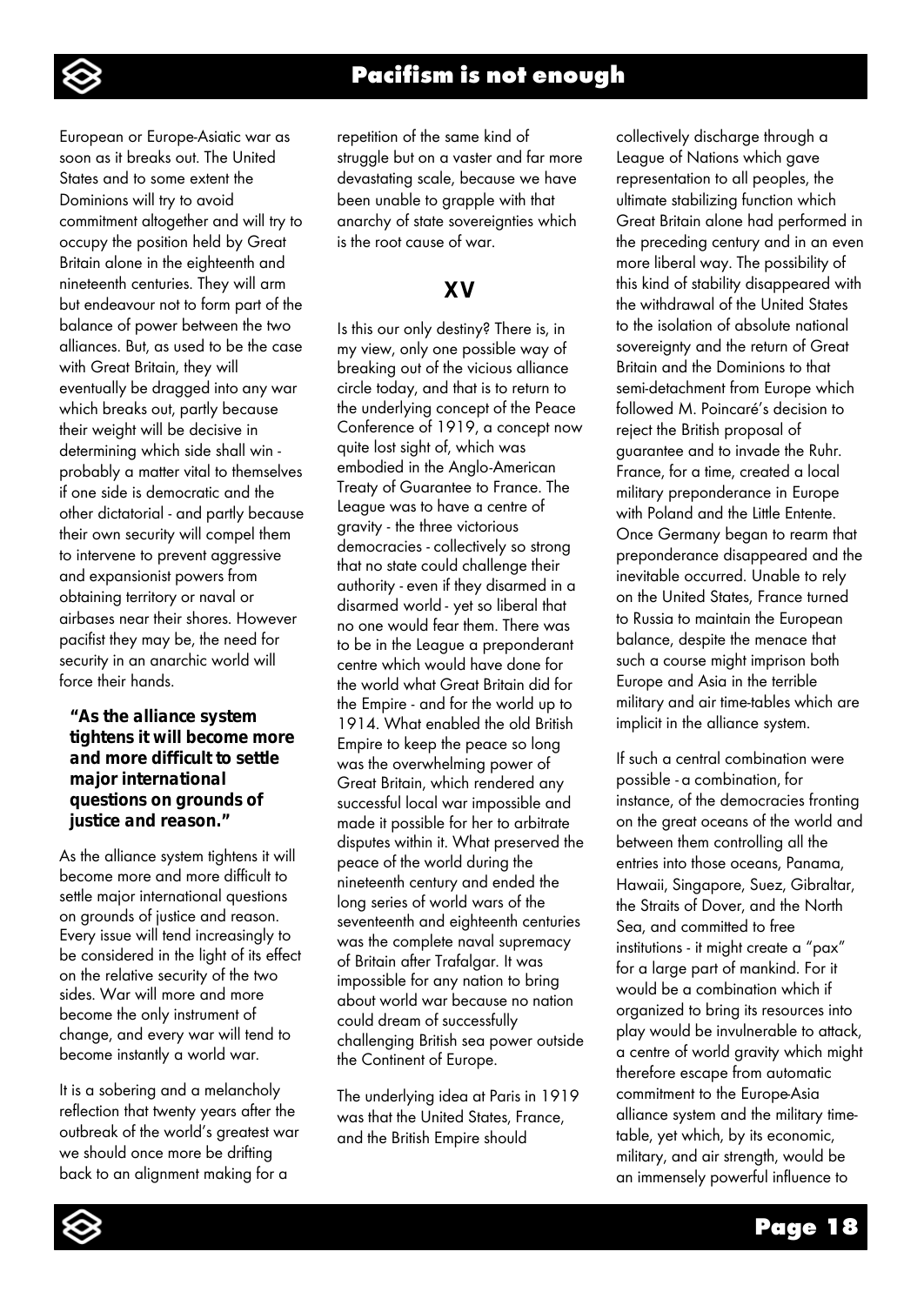deter other nations from resorting to war except under the conditions provided for in the Covenant, or if war did break out to localize it, end it on reasonably just terms, and in any case prevent it from becoming a world war in which they themselves would inevitably become involved. Such a system can be brought about by no political propaganda. If it comes into being it will be in response to the pressure of events. And in this uncertain anarchic world, in which groupings constantly change and revolution follows revolution, events may well make some other combination - the combination, for instance, once dreamed of by Cecil Rhodes - the centre of gravity against world war. I am solely concerned today to argue that in the creation of such an independent central block may be found the only alternative, in present conditions, to a repetition of that fatal alliance system which produced the world war of 1914, and which would now embrace the whole world.

# **XVI**

May I now return to the fundamentals with which this lecture began. I have made an excursion into the by-path of contemporary diplomatic problems partly because I wanted to analyse the tremendous forces which the anarchy inherent in state sovereignty inevitably lets loose and the unexpected effect they have on national policy. But I have done so partly for another reason. Some of you, no doubt, have thought that my argument that the federation of nations is the only foundation for the ending of war and the establishment of the reign of peace was academic. I believe, on the other hand, that while public opinion today may be far from thinking in these terms,

events are driving the issue to the front with tremendous speed.

### *"while public opinion today may be far from thinking in these terms, events are driving the issue to the front with tremendous speed."*

It is inconceivable to me that we can continue much longer as an anarchy of twenty-six states in Europe and over sixty states in the world, each raising its tariffs to the clouds against one another, each armed to the teeth, and each darkening the skies with bombing aeroplanes whose most fatal destruction would be directed against the civilian population. Some form of integration - both economic and political - is bound to come, and if this does not come by voluntary federation it will come by way of empire. The method of empire has been that most commonly used to give peace to a distracted world. Empire gives unity and with unity peace. That is its supreme merit - a merit which peoples are willing to acknowledge so long as the memory of anarchy and war persist. Japan already is trying to give "peace" to the Far East by this road today, as we gave it to India a century ago. It is true that sooner or later empires decay, partly because they become rigid and rotten at the centre, partly because despotism gradually atrophies the vigour and initiative of their subjects. It is true also that federation is the only lasting method of unity and peace, because it preserves those elements of freedom and justice which are the principle of vitality and growth, though it s much more difficult to achieve, for race, language, culture, history, all obstruct. The road of a free federation has practically never been successfully applied outside the

English-speaking peoples and Switzerland. None the less anarchy, because it presses constantly towards war, presses also towards integration either by the road of empire or the road of federation.

Suppose a general war broke out again, and nobody can now say it is impossible, what would it be fought about? It certainly would not be fought merely about the readjustment of frontiers. The catastrophic destruction and gigantic power of modern war might be unleashed over some minor issue, but the war itself would become more and more a war to end war. Both sides would inevitably come to fight to end the possibility of further war by establishing a permanent ascendancy - at any rate in their own part of the world. That was what Germany and her associates were planning - and inevitably planning when they considered what their peace terms would be during the last war. If the alignment in such a war was the same as in the last they would even more certainly endeavour, in the event of victory, to "pacify" Europe by establishing a permanent military and economic ascendancy over most of the **Continent** 

#### *"if unification does not come by voluntary federation it will come by way of empire"*

And what of ourselves? If another general war broke out, should we fight to perpetuate the anarchy which raised the number of sovereign states in Europe from fifteen to twenty-six and to recreate a League of sixty sovereignties which had conspicuously failed to give us peace? I think not. We should think much more realistically. We should realize that if we were victorious we should have to carry the idea of the

Page 19

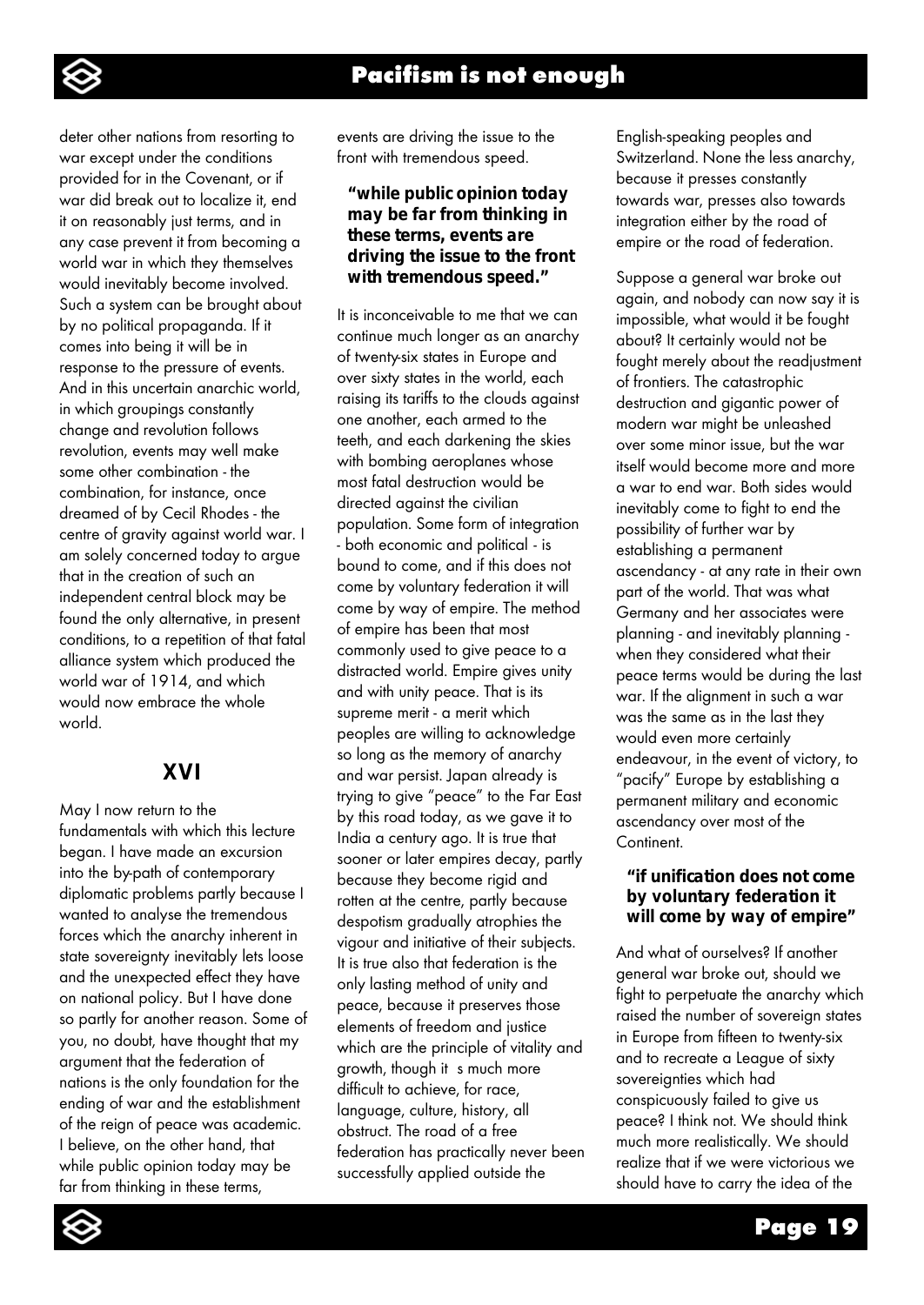

Anglo-American Treaty of Guarantee much farther and perpetuate in some form the combination of free peoples which won the war so that world war - if not local war - should be impossible again. And when we began to think in these terms, is it not certain that if we rejected the solution of empire, as we should, we should be driven to consider its only alternative, the solution of federation?

So, unless you think the question of war is purely academic, the issue of unity by federation or unity by empire, if not for the globe as a whole at least for great sections of the globe, is not academic. It is the issue which the re-emergence of the possibility of war is rapidly bringing to the front. And that is why I want the peace movement to think about it, so that if war does reappear, it will be prepared, next time, with a solution which will really end war.

## **XVII**

I imagine that the Burge Memorial Trust does not desire that its lectures should deal mainly with political policy. It is rather concerned, I think, with those spiritual and metaphysical truths which are seldom the stock-intrade of day-to-day politics but to which, if they are widely enough recognized by the people, political policy has in the long run to conform. So I return to reason with my pacifist friends, men and women who hate war, who are prepared to make any personal sacrifice to end war, but who are in doubt as to how they should proceed so as to produce the result for which they strive. They will at least have no doubt about my opinion. It is that if they want to end war and establish permanent peace among men they must work for nothing less than the merging of part

of national sovereignty in a federation of nations. That is the predestined method by which alone the Fatherhood of God and the brotherhood of man can come into visible expression on earth. It is interesting to remember that the Founder of Christianity was sent to his death by the Palestinian mob because he refused to lend his support to the Jewish nationalist movement to break out from the "Pax Romana".

### *"It is that if they want to end war and establish permanent peace among men they must work for nothing less than the merging of part of national sovereignty in a federation of nations."*

The establishment of a federation of nations, of course, cannot be done by empire. The state is sometimes regarded as being necessarily an engine of rigid and dictatorial violence. That is only the old Prussian and the modern totalitarian conception - itself the outcome of the pressure of anarchy outside the state. In essence the true commonwealth is the result of the recognition by people in a great territorial area of their essential unity - a unity which can only be assured by the creation of the machinery necessary to the establishment of the reign of law law which in the democratic state conforms to public opinion and whose main sanction is not the police but the voluntary obedience of the overwhelming majority of the citizens. The creation of a federation of nations, therefore, will in essence be the outcome of a spiritual movement - the lessening of those national and racial and linguistic and cultural divisions to the point which makes possible an organic combination for common

supernational affairs. A sufficient degree of moral or spiritual unity must be a reality before an enduring federal commonwealth can come into being, for premature union may break down in secession or civil war. Force may have to play its part in overcoming obstacles but it cannot be the main foundation of a lasting federation. In the profound words of Admiral Mahan: "The function of force is to give time for moral ideas to take root". No one has seen the true place of force in the world or applied it more wisely than Abraham Lincoln. But the process must be moral and spiritual growth, and the end an organic act - the enactment of constitution which will unite men and nations, make permanent universal individual and national liberty, stop the pressure towards dictatorship and tyranny, poverty, unemployment and those hideous and non-moral processes which spring from international anarchy, and abolish the institution of war from the earth.

### *"A sufficient degree of moral or spiritual unity must be a reality before an enduring federal commonwealth can come into being"*

This last and greatest achievement in what Aristotle regarded as the noblest activity of man - human government - may come through the people rising to the level of Tennyson's famous vision or being driven to unity by bitter suffering. Its first beginnings - for it will begin small and grow through the adhesion of those who accept the principles of its constitution - may come from a political movement like the federations of the United States, or Canada, or Switzerland. It may be the outcome of another great struggle, like that of 1914, for right against might, in world affairs, as

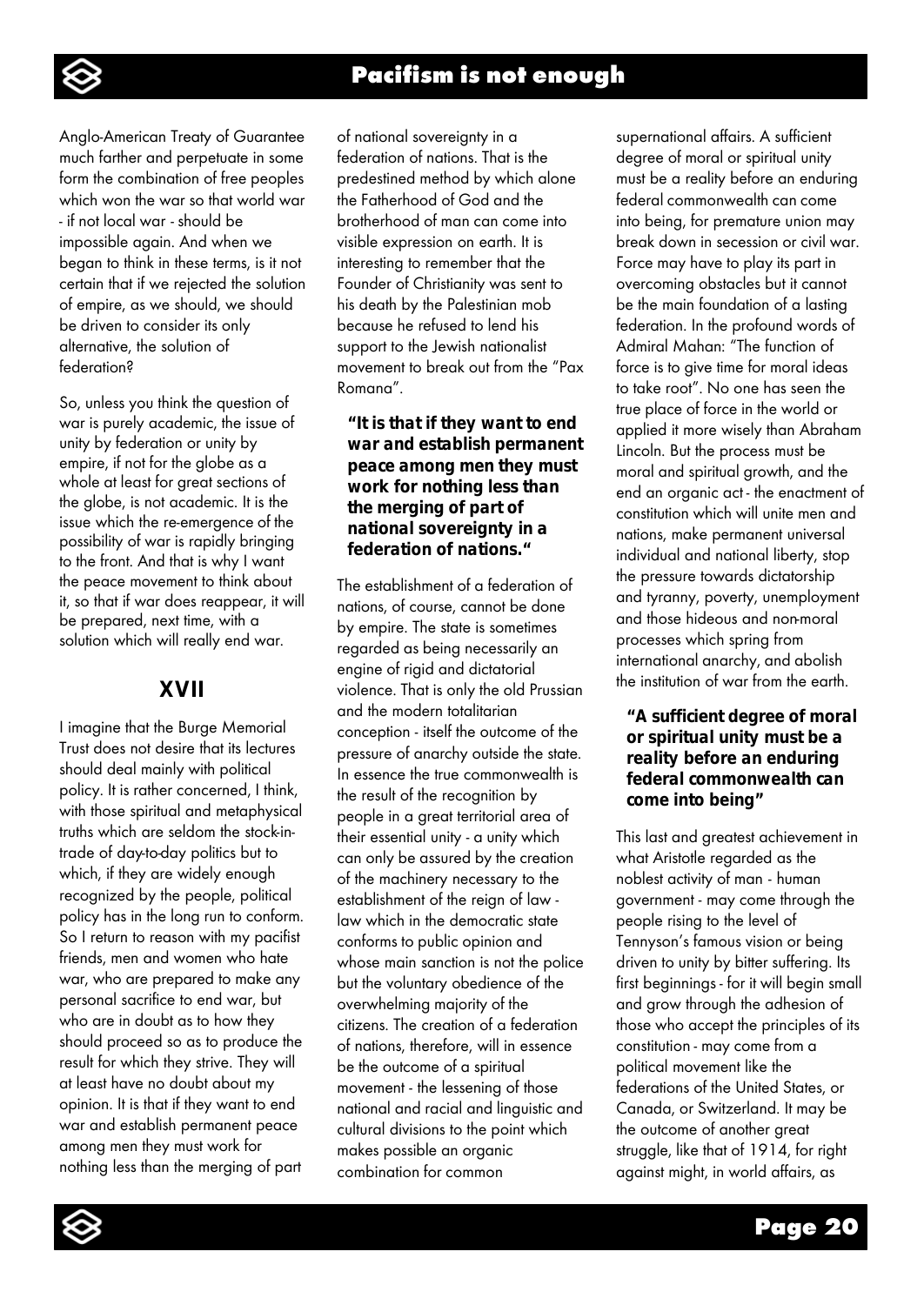

nations come to recognize the moral impossibility of isolation when certain vital issues of freedom or justice are at stake. It may be that its foundations will first have to be laid by that marvellous yet almost invisible process whereby early Christianity spread through the pagan Greek and Roman world, by a light of understanding and brotherhood passing from mind to mind, until, despite persecution, repression, and indifference, religion became the foundation of a new order which, despite the collapse of the old machinery of empire, gave some measure of unity and freedom to all the peoples of Christendom. I will not attempt the dangerous role of prophecy. I would, in conclusion, say two things about the nature of the future federation of nations.

The first is that the physical obstacles in the way are no longer insurmountable. You may remember that in a famous oration Edmund Burke recognized that the formation of a constitutional federation was the only solution of the Anglo-American quarrel in 1776. He would have recommended it, but, as he said, *Obstat Natura* - the Atlantic forbids. It was impossible to create a common parliament for two countries separated by 3,000 miles of ocean crossed only by the tiny vessels of that age. Therefore, if the method of empire was no longer practicable in America, it was better to separate in friendliness than to fight. These arguments have disappeared. Nature no longer forbids. Steam, electricity, the internal combustion engine, the printing-press, the aeroplane, and the radio have made the whole earth smaller than was Britain in the days of Burke. If during the era of self-determination many peoples have learned second languages in the name of

nationalism, it ought not to be difficult in a period of integration for all peoples to learn a second common language in the name of unity and peace. And today, despite the emphasis on race, the civilization which all peoples practice is rapidly becoming one. No doubt some new constitutional device will have to be contrived. Democracy in the days of Pericles was confined to the city-state - because an assembly could not be larger than the number who could hear a single orator's voice. England discovered how to apply the representative system to political institutions and so brought into being the national commonwealth. The United States discovered the federal principle and made possible commonwealths of a continental size. Some equivalent discovery will have to be made whereby a government controlling those matters which lie beyond the national domain can enact and enforce law and command the obedience of all citizens in its own sphere of power and be responsible to hem. In this case, as before, when the will is there the way will be found. The main obstacles are only tradition and opinion.

### *"Those who will establish peace on earth in this way will have learnt that neither pacifism nor patriotism is enough."*

The second point I want to make is set out in a conversation which I had some nine months ago with an eminent American pacifist divine, which brings out very clearly, I think, the fundamentals of the case. My friend has taken his stand in the United States as an out-and-out pacifist on lines very similar to those adopted in this country by the Rev. Dick Sheppard. He has come the

conclusion that war is wrong. He has publicly proclaimed that in no circumstances will he take part in any future war and that he will go to jail rather than be coerced into doing so. He recently helped to circularize 20,000 ministers of religion in the United States, of whom 14,000 replied that they believed that the Christian churches should refuse to sanction or support any future war, 13,000 replied that it was their present intention to refuse to participate in any future war as combatants, and 8,000 replied that they would refuse to serve as chaplains.

I put to him the usual question, "How do you reconcile this form of negative pacifism with support of the policeman inside the state? If you don't prevent international lawlessness and aggression, sooner or later gangster rule will triumph internationally as it would inside the nation if the citizens and the police did not resist". He replied: "I the League and the Pact for what they are worth, for they are the crude beginnings of the new world order, and because the nations are not likely to take the next and vital step until they have substituted cooperation for unrestricted self centredness and have discovered in practice that co-operation is not enough. But none of these methods can end war or create the conditions in which it is possible for mankind to live a free and civilized life. These will only be established when enough citizens of national states, while retaining their full autonomy in national affairs, are willing to form themselves into a world nation for common purposes, to enter into that organic and indissoluble bond which is the foundation not of a League but of a Commonwealth of Nations.